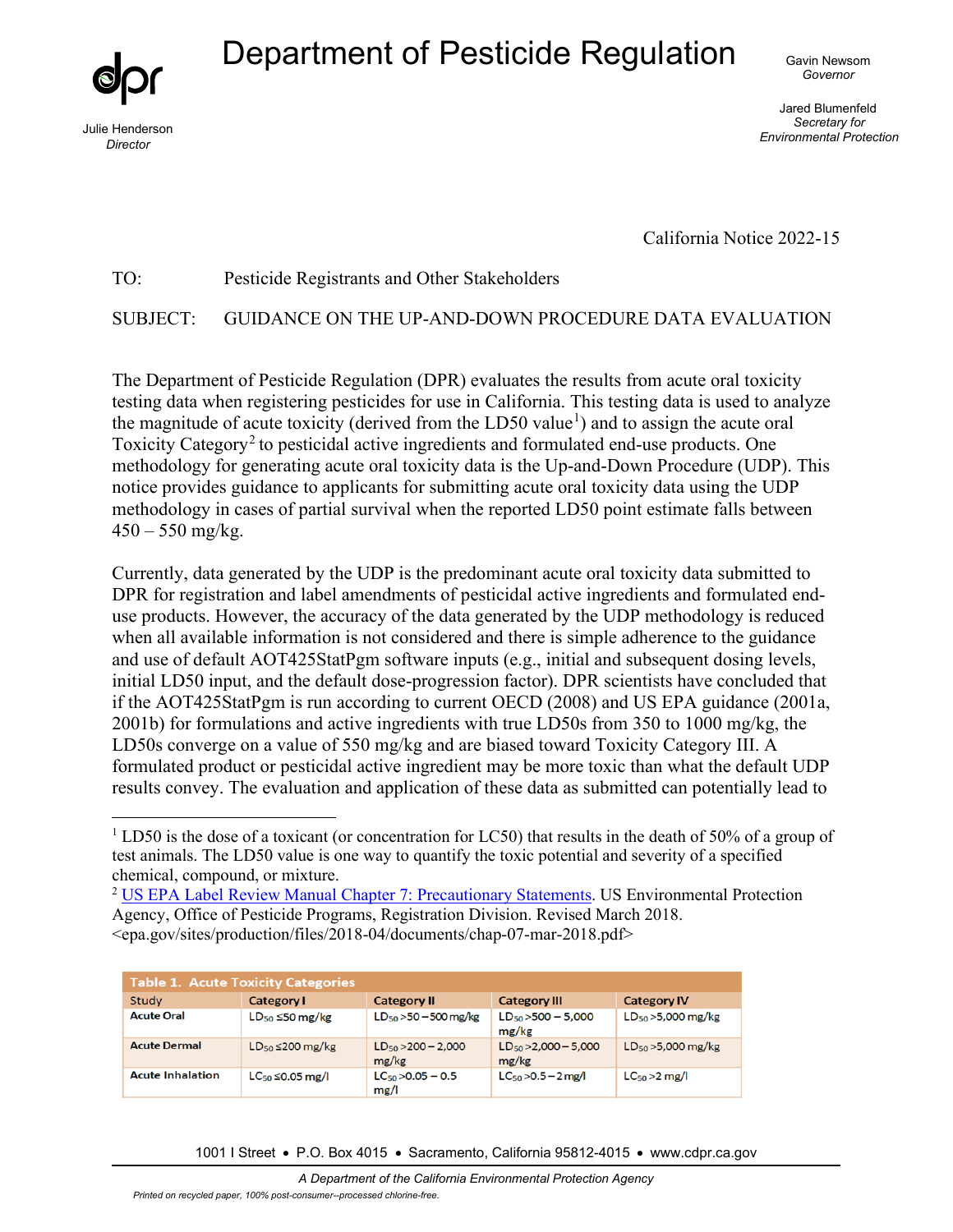California Notice 2022-15 Page 2

less health protective registration and regulatory decisions. As such, DPR will be taking a conservative approach in cases of partial survival when the reported LD50 point estimates falls between  $450 - 550$  mg/kg.

To provide guidance to stakeholders on data submission, DPR has developed the following information on how it will evaluate acute oral toxicity data generated by the UDP methodology as well as requirements for data submission and UDP test recommendations.

## **DPR requirements for UDP Data Submission in the case of partial survival**

To better support registration decisions for both active ingredients and formulated products, DPR requires that all submitted acute oral toxicity data derived using the UDP methodology in the cases of partial survival with the maximum-likelihood point estimate at the boundary of Toxicity Category II and III, should include the following information:

- 1. **Justification for establishing the starting dose at the default value of 175 mg/kg.** In general, the UDP guidance suggests a starting dose of 175 mg/kg. However, the starting dose should be modified to account for any prior information of the lethality of a pesticidal active ingredient or formulated product (e.g., LD50 on the technical grade). If any information is available to make a more accurate selection of starting dose, it should be applied to the UDP test (US EPA, 2001a). Pesticide registrants or the conducting laboratory should provide a reasonable justification in the registration materials submitted to DPR for using the default value, including their efforts in finding (or not finding) prior toxicity data on which to base the starting dose.
- 2. **Justification for establishing the dose progression factor at the default value of 3.2.**  All available information, including that on structurally related substances and results of any other toxicity tests that provide information on the slope of the dose-response curve should be used to define an appropriate  $\sigma$  (sigma; slope is the reciprocal of sigma). For test substances known to have steep slopes, dose progression factors smaller than the default should be chosen (OECD, 2008). Pesticide registrants or the conducting laboratory should provide a reasonable justification for using the default dose progression factor in the DPR registration materials.
- 3. **Justification for selecting the initial LD50 input.** As with the starting dose, all available information, including information on structurally related substances and results of any other toxicity tests on the test material, should be used to approximate the initial LD50 input for AOT425StatPgm to achieve the most accurate UDP result (US EPA, 2001a). Pesticide registrants or the conducting laboratory should provide a reasonable justification for estimating the initial LD50 for the test substance in the registration materials submitted to DPR.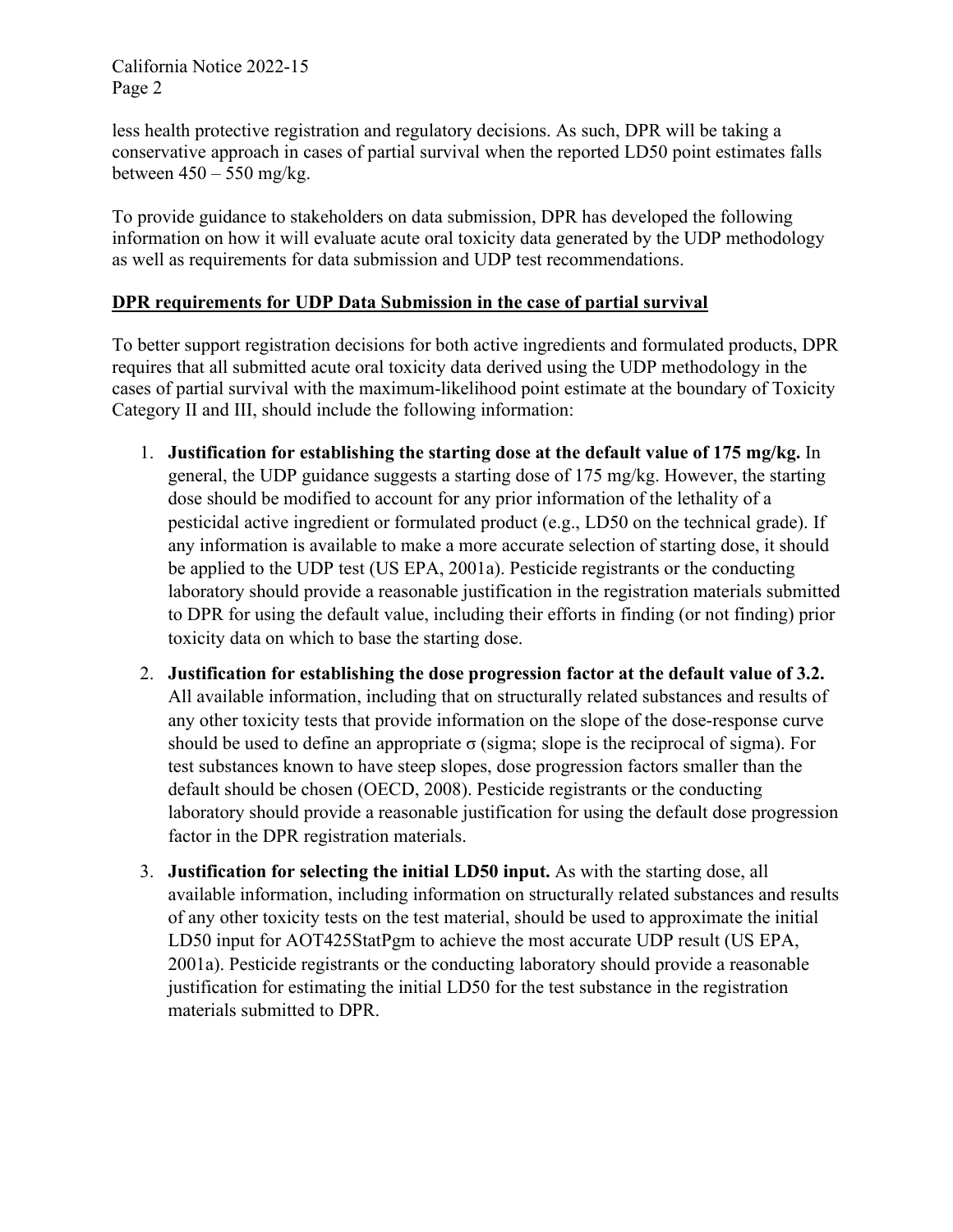## **Suggestions for Registrants**

DPR suggests alternate approaches to conducting UDP studies to maximize the efficiency and accuracy of the study and test results. DPR's suggestions are within the specifications detailed in the US EPA guidelines for conducting UDP tests but can reduce or eliminate the data uncertainties involved with partial survival at the boundary of Toxicity Category II and III. DPR retains responsibility for reviewing UDP data submitted in support of pesticide registration and will assign the appropriate Toxicity Category based on the data.

## **1. Set an alternate initial starting dose**

DPR suggests that registrants select a starting dose that appropriately reflects the known or assumed toxicity of the formulated product or active ingredient as per US EPA guidance (see previous page). DPR's analysis showed that the convergence of LD50 to 550 mg/kg occurred only when the starting dose was 175 mg/kg. This anomaly can be corrected if the initial dose is set at 156 mg/kg rather than 175 mg/kg. By maintaining the dose progression factor of 3.2, the second dose would be 500 mg/kg, followed by 1600 mg/kg. If the one animal survives at 500 mg/kg and the second dies at 1600 mg/kg, then a limit test at 500 mg/kg could be performed in which four additional animals are treated with 500 mg/kg. Should 3 of 5 animals survive at 500 mg/kg then the test article would be assigned Toxicity Category III for oral hazards.

## **2. Set an alternate σ (inverse of the slope of the dose-response curve)**

A slight change in  $\sigma$  (sigma) can result in UDP findings that fall distinctly within either Toxicity Category II or III, thereby reducing the uncertainties with findings captured near the category boundary. For example, DPR found that setting  $\sigma$  to 0.34 (slope of 3) rather than the default of 0.5 (slope of 2) will result in tested doses of 175, 380, and 840 mg/kg. This change assures that if there is only partial survival at one dose, it will not be as close to the toxicity category boundary. Setting  $\sigma$  to a value that better reflects the steepness of the dose-response curve should be done if there is prior knowledge of a pesticide's toxicity.

## **3. Conduct a Limit Test at 500 mg/kg**

DPR will evaluate results from a limit test conducted at a 500 mg/kg dose level submitted to the department in support of product registration per US EPA guidelines (US EPA 2002). A limit test is a sequential test that uses a maximum of five animals. If 3 of 5 animals survive, the LD50 is greater than 500 mg/kg, and the test article would be assigned Toxicity Category III for oral hazards. If three animals die, the LD50 is less than 500 mg/kg, and the test article would be assigned Toxicity Category II for oral hazards.

DPR endorses the efforts to reduce animal use in toxicity testing and is especially supportive of the innovative methodologies when the data are validated and predictive of *in vivo* mammalian toxicity. As such, DPR encourages and accepts data generated by the UDP methodology for data evaluation and pesticide registration purposes. DPR recommends pesticide registrants provide data from tests conducted according to the US EPA's test guidelines which meet the pesticide registration data requirements under FIFRA (40 CFR Part 158).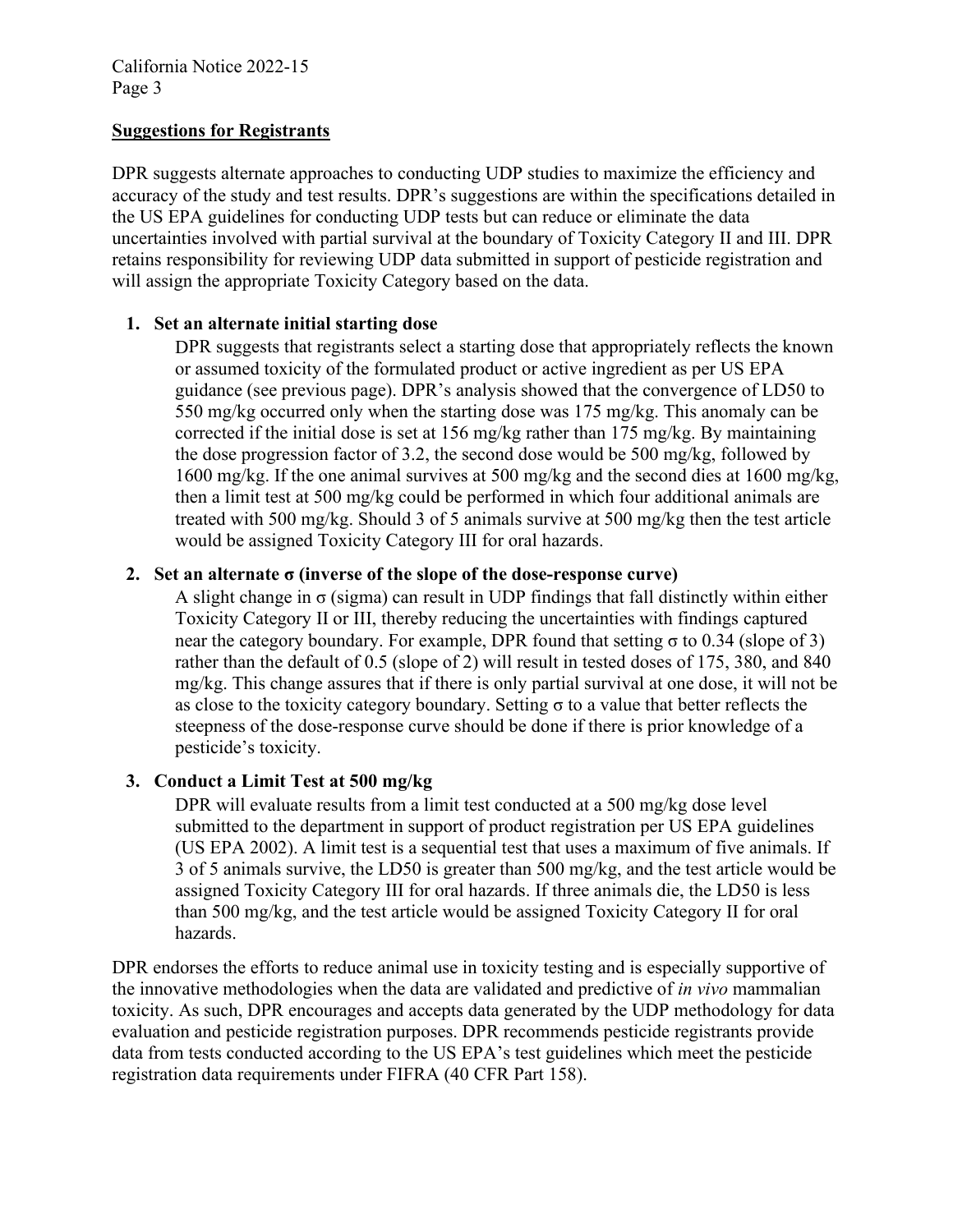California Notice 2022-15 Page 4

If you have questions regarding the registration process, please contact the Pesticide Registration Branch Ombudsman, Mr. Aron Lindgren, at <[Registration.Ombudsman@cdpr.ca.gov](mailto:Registration.Ombudsman@cdpr.ca.gov)> or by < > [Shelley.DuTeaux@cdpr.ca.gov](mailto:Shelley.DuTeaux@cdpr.ca.gov) or by telephone at (916) 445-4268. telephone at (916) 324-3563. If you have questions regarding the evaluation of pesticides using the UDP, please contact Dr. Shelley DuTeaux, Human Health Assessment Branch Chief, at

Sincerely,

*Original Signed by Tulio Macedo on June 20, 2022* 

Tulio Macedo, Chief Pesticide Registration Branch Department of Pesticide Regulation 916-324-3527 [Tulio.Macedo@cdpr.ca.gov](mailto:Tulio.Macedo@cdpr.ca.gov) 

cc: Shelley DuTeaux, PhD, MPH, Human Health Assessment Branch Chief Mr. Aron Lindgren, Senior Environmental Scientist (Specialist)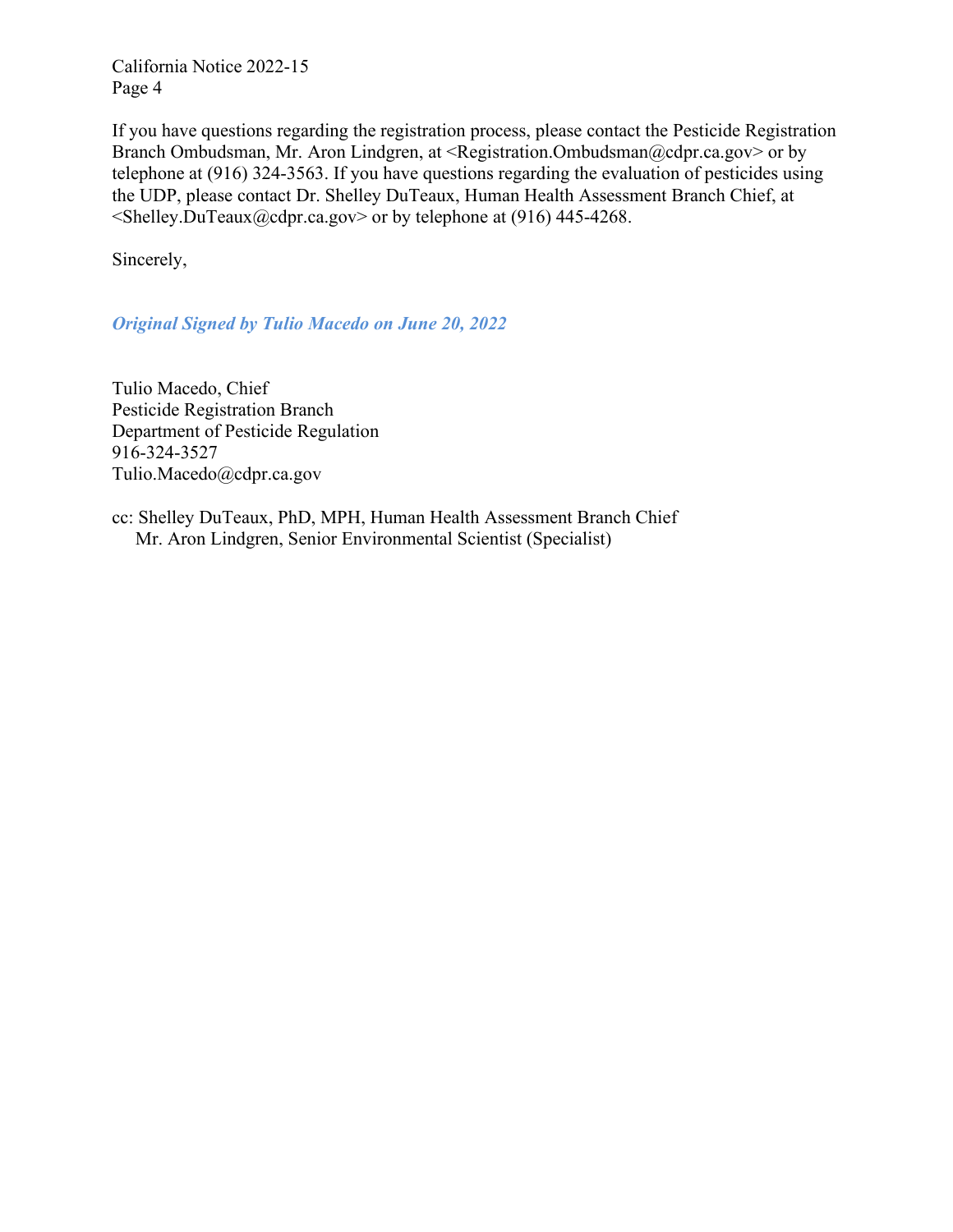

## Draft Guidance for Evaluating Acute Oral Toxicity Data:

## Resolution of Equivocal Study Results Derived from the Up-and-Down Procedure

June 2022

Neelima Verma, PhD DABT, Senior Toxicologist Mark Hansen, PhD, Staff Toxicologist (Specialist) Product Formulation Section

Peter Leung, PhD DABT, Senior Toxicologist Tom Moore, PhD, Staff Toxicologist (Specialist) Active Ingredient Section

Brendan Darsie, MPH, Research Scientist III (Epidemiology/Biostatistics) Pete Lohstroh, PhD, Senior Toxicologist Toxicology & Dose Response Assessment Section

Shelley DuTeaux, PhD MPH, Branch Chief

Human Health Assessment Branch California Department of Pesticide Regulation 1001 I Street Sacramento, CA 95814 [https://www.cdpr.ca.gov](https://www.cdpr.ca.gov/)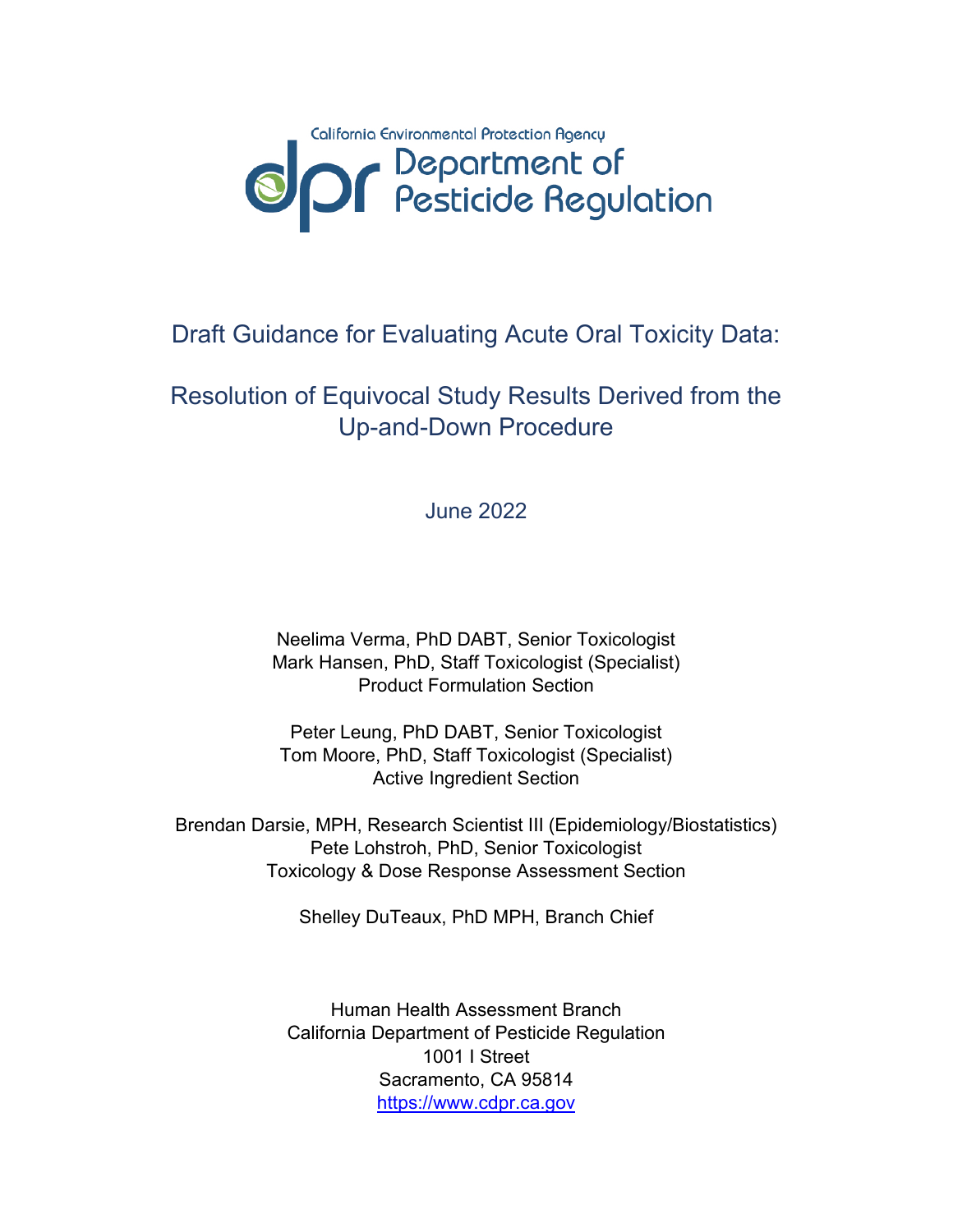## **OBJECTIVE**

The Department of Pesticide Regulation (DPR) evaluates the results from acute oral toxicity testing when registering pesticides for use in California. These testing data are used to analyze the magnitude of acute toxicity (derived from the LD50 value<sup>[1](#page-5-0)</sup>) and to assign the Toxicity Category[2](#page-5-1) to pesticidal active ingredients and formulated end-use products. One methodology for generating acute oral toxicity data is the Up-and-Down Procedure (UDP). This guidance details how DPR evaluates UDP oral toxicity data and parameters within which DPR assigns Toxicity Categories for registration purposes.

## **INTRODUCTION**

Acute toxicity data are required under the Federal Insecticide, Fungicide, and Rodenticide Act (FIFRA, 7 U.S.C. 136 et seq.) for registering and regulating pesticides. Acute toxicity data provide information on the health effects, adverse reactions, and symptomology following single or short-term exposures. DPR uses these data to assess the potential hazards to humans arising from pesticide exposure. These data also provide DPR the basis for categorizing the toxicity of an active ingredient or formulated product, as well as approving the label language, such as signal words, product specific precautionary label statements, first aid statements, personal protective equipment (PPE), and restricted entry intervals (REIs). The data requirements for acute toxicity are found in Title 40 of the Code of Federal Regulations (40 CFR Part 158.500-158.510) and in Title 3 of the California Code of Regulations (3 CCR) section 6172.

## **Acute Oral Toxicity**

Historically, the determination of the median lethal dose (LD50), or the dose that is expected to kill 50% of a test animal population, was one of the first tests conducted on a chemical to quantify its potential toxicity. The LD50 is also used as a benchmark to compare the magnitude of acute toxicity of one substance to another. The classical method for estimating the LD50 value was to orally dose individual animals in groups of five to ten per sex with varying concentrations of the test substance and observe whether the animals lived or died over a defined period following administration. The LD50 value was then derived from the dose response curve for lethality (NICEATM 2001a).

<span id="page-5-1"></span><sup>2</sup> US EPA Label Review Manual Chapter 7: Precautionary Statements. US Environmental Protection Agency, Office of Pesticide Programs, Registration Division. Revised March 2018. <https://www.epa.gov/sites/production/files/2018-04/documents/chap-07-mar-2018.pdf>

| <b>Table 1. Acute Toxicity Categories</b> |                            |                                  |                                    |                         |  |  |  |  |
|-------------------------------------------|----------------------------|----------------------------------|------------------------------------|-------------------------|--|--|--|--|
| Study                                     | Category I                 | <b>Category II</b>               | <b>Category III</b>                | <b>Category IV</b>      |  |  |  |  |
| <b>Acute Oral</b>                         | $LD_{50}$ $\leq$ 50 mg/kg  | $LD_{50} > 50 - 500$ mg/kg       | $LD_{50}$ > 500 - 5,000<br>mg/kg   | $LD_{50}$ > 5,000 mg/kg |  |  |  |  |
| <b>Acute Dermal</b>                       | $LD_{50} \leq 200$ mg/kg   | $LD_{50} > 200 - 2,000$<br>mg/kg | $LD_{50} > 2,000 - 5,000$<br>mg/kg | $LD_{50} > 5,000$ mg/kg |  |  |  |  |
| <b>Acute Inhalation</b>                   | $LC_{50}$ $\leq$ 0.05 mg/l | $LC_{50}$ > 0.05 - 0.5<br>mg/l   | $LC_{50} > 0.5 - 2$ mg/l           | $LC50 > 2$ mg/l         |  |  |  |  |

<span id="page-5-0"></span><sup>1</sup> LD50 is the dose of a toxicant (or concentration for LC50) that results in the death of 50% of a group of test animals. The LD50 value is one way to quantify the toxic potential and severity of a specified chemical, compound, or mixture.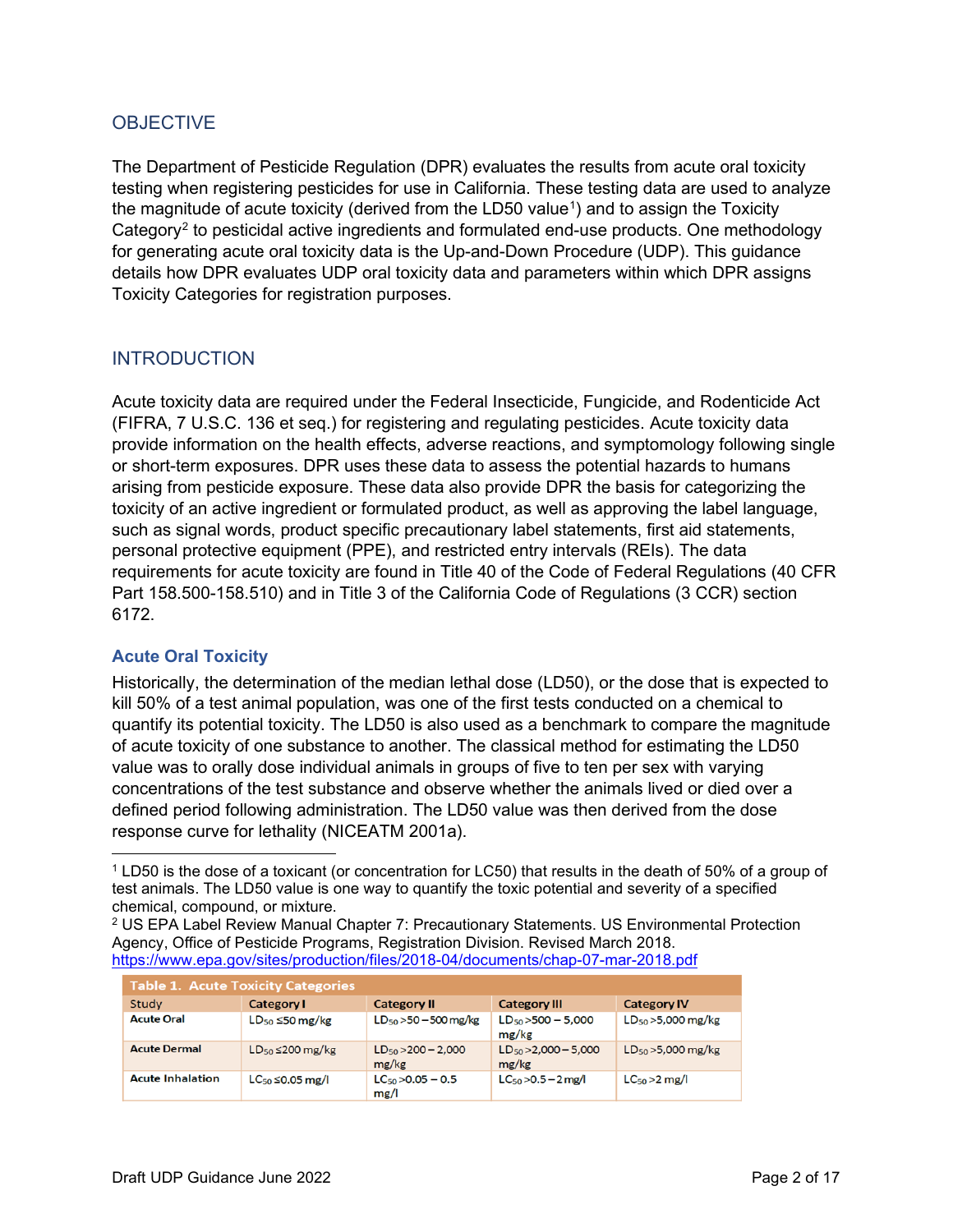A standard practice in toxicology is to use rats and other laboratory species as surrogates to quantify and qualify potential toxicity in humans. While human data are the best indicator of potential health effects in humans, animal studies provide a reasonable and predictive alternative. An analysis of the historical database demonstrated similarities in LD50 values between laboratory species and humans for a small set of chemicals: Substances that are not toxic in the rat are often not toxic in humans, and substances that are highly toxic in the rat are often highly toxic in humans (NICEATM 2001a).

The US Environmental Protection Agency (US EPA) published test guidelines for acute toxicity using the standard LD50 protocol in October 1982 as part of Subdivision F of the Pesticide Assessment Guidelines (US EPA 1982) and in September 1985 as part of 40 CFR part 797. Since 1987, the methods have been further refined to reflect the goal of reducing animal use in toxicity testing.

## **History of the Up-and-Down Method**

The Up-and-Down procedure (UDP) for determining acute oral toxicity was first described in detail and validated by Bruce (1985, 1987). This is a sequential test method where one animal (typically female) is dosed at the estimated LD50 (or at 200 or 500 mg/kg if no prior toxicity data is known). If the animal dies or exhibits severe morbidity, a second animal is dosed at a lower level. If the first animal survives, a second animal is dosed at an appropriately higher level. Dosing continues until four animals are dosed after the first reversal (usually a minimum of 6 animals) (Bruce 1985, 1987).

## **The Revised Up-and-Down-Method**

Efforts to revise the UDP occurred from 1991 – 2001, with the peer review and publication of guidance documents from US EPA, the National Toxicology Program (NTP) Interagency Center for the Evaluation of Alternative Toxicological Methods (NICEATM), and the Organisation for Economic Co-operation and Development (OECD) (US EPA 2001a, NICEATM 2001a, 2001b, OECD 2001).

The UDP main test protocol now consists of a single ordered dose progression in which animals are dosed one at a time at 48-hour intervals. The first animal receives a dose a step below the level of the estimated LD50. If the default dose progression factor of 3.2 (slope of 2.0) is utilized and the animal survives, the dose level for the next animal is increased by 3.2 times the original dose. If it dies, the dose for the next animal is decreased by the same dose progression factor. A combination of stopping criteria is used to keep the number of animals tested low while adjusting the dosing pattern to reduce the effect of an inaccurate starting dose. Testing ends when the stopping criteria are satisfied; the LD50 and the confidence intervals are estimated based on the status of all animals at the termination of the test (NICEATM 2001a). A Limit Test is a sequential test that generally uses a maximum of five animals and a maximum dose of 2000 mg/kg (Figure 1). The selection of a sequential test plan increases the statistical power of the test and intentionally biases the procedure toward rejecting the results if the LD50 is close in magnitude to the limit dose (NICEATM 2001a). The probability of accurately assigning the LD50 and the associated Toxicity Category will increase as the actual LD50 approaches the magnitude of the limit dose (NICEATM 2001a).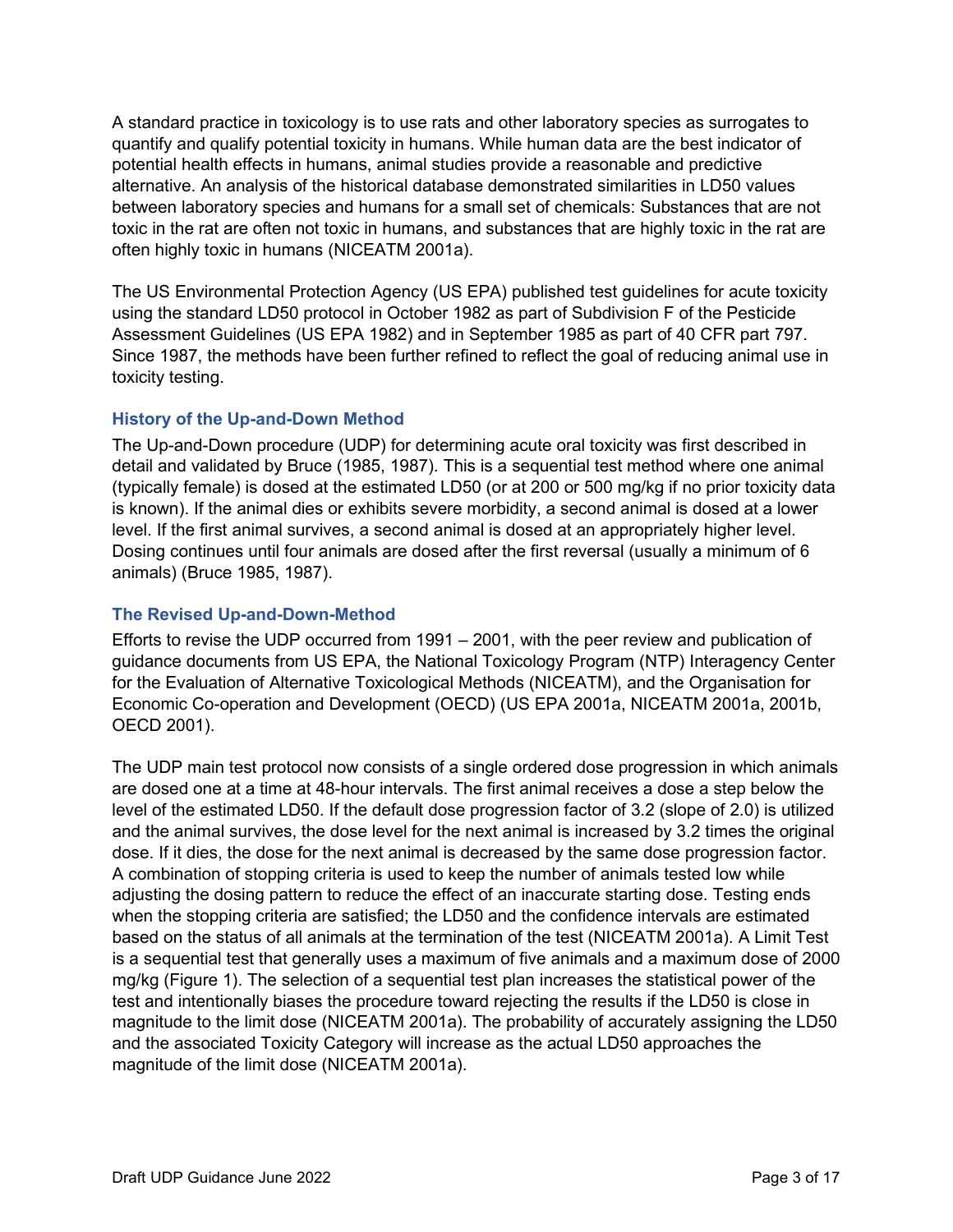

**Figure 1.** Flowchart schematic for the UDP Limit Test Procedure. From The Up-and-Down Procedure: A Test Method for Determining the Acute Oral Toxicity of Chemicals, Volume 2 of 2 (NICEATM 2001a). Animals that survived are designated as "O" and those that died are designated as "X" above.

In 2001, Westat (Rockville, MD) developed the Acute Oral Toxicity (Guideline 425) Statistical Program (AOT425StatPgm) to perform the statistical calculations associated with the OECD Guideline for conducting the Acute Oral Toxicity: Up-and-Down Procedure (OECD 2001) and for use with the US EPA guidelines for acute oral toxicity using UDP (US EPA 2001b). The AOT425StatPgm recommends a dose level for each animal, determines when dosing should stop, and calculates the LD50 point estimate and confidence interval. An executable version of the software as well as a user guide and recommendations for data quality assurance are available at [https://www.epa.gov/pesticide-science-and-assessing-pesticide-risks/acute-oral](https://www.epa.gov/pesticide-science-and-assessing-pesticide-risks/acute-oral-toxicity-and-down-procedure)[toxicity-and-down-procedure.](https://www.epa.gov/pesticide-science-and-assessing-pesticide-risks/acute-oral-toxicity-and-down-procedure)

## DPR USE OF UDP ACUTE ORAL TOXICITY DATA

US EPA recommends that pesticide registrants provide data from tests conducted according to the agency's Test Guidelines which meet the pesticide registration data requirements under FIFRA (40 CFR Part 158). US EPA endorsed the UDP as the preferred method for testing acute oral toxicity in 2002 (US EPA 2002). However, data from these tests was not commonly submitted for pesticide registration until several years later. Over the last 15 years, UDP has been employed with an increasing frequency as the testing method of choice, especially with the recent federal directive to reduce animal testing (US EPA 2019).

In California, data generated using UDP is the predominant acute oral toxicity data submitted for registration and label amendments of pesticidal active ingredients and formulated end-use products. DPR has been analyzing UDP acute oral toxicity data using for approximately 16 years. The first registration dataset using the AOT425StatPgm was received in 2006. In that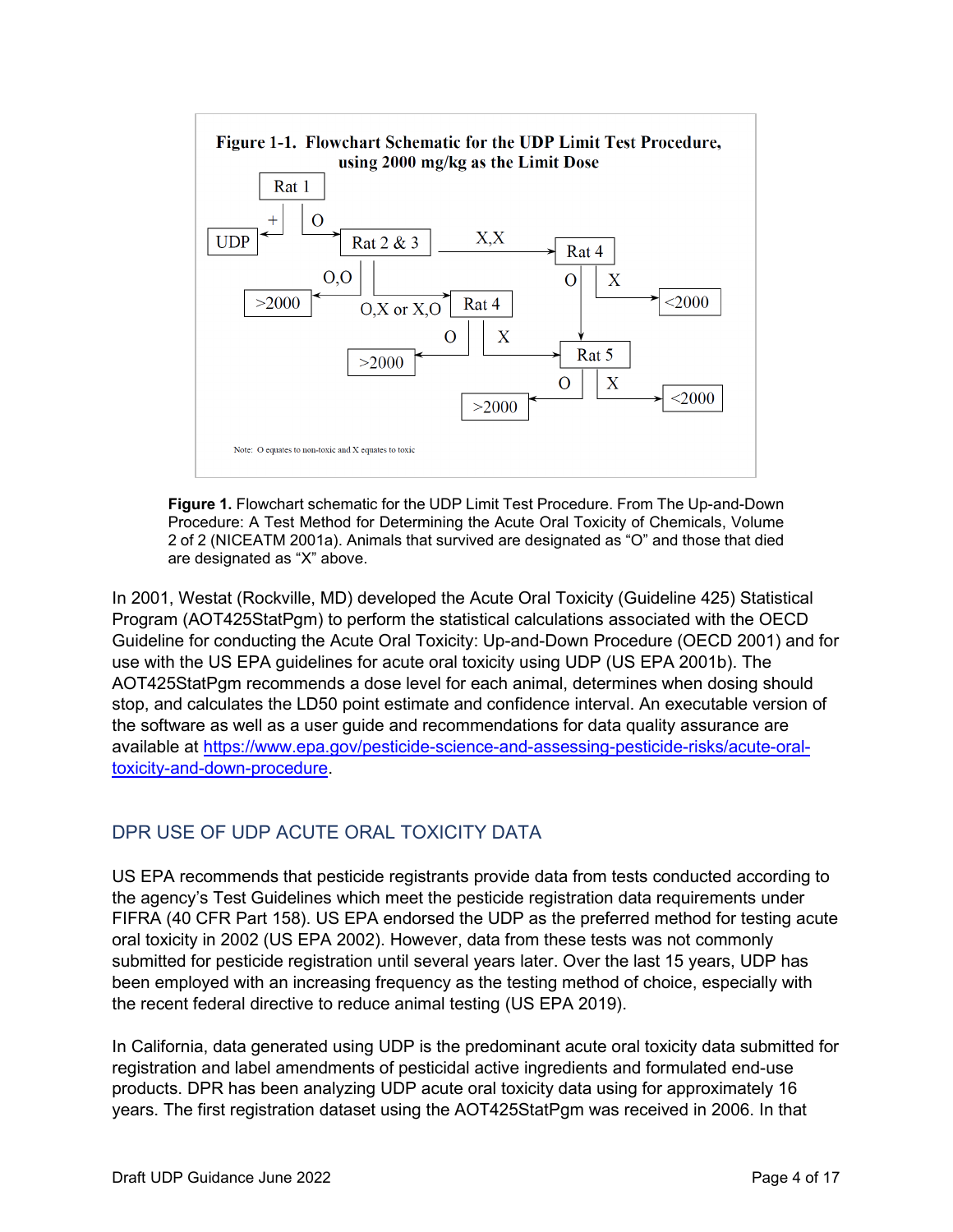time, there have been rare instances when DPR's interpretation of the UDP data and assignment of Toxicity Category was more conservative than that submitted by the pesticide registrant. Out of 500 submitted UDP studies using the main test protocol, 23 pesticides were assigned an LD50 value of 550 mg/kg by the AOT425StatPgm. For 15 of these pesticides, the LD50 was reported as 550 mg/kg and toxicity was classified as Category III for oral hazards despite having greater than 50% mortality of the test animals.

To further investigate the assignment of Toxicity Category in instances of partial survival, DPR conducted an audit and analysis of UDP data submitted for registration purposes (Appendix A). Two important observations from DPR's analysis are that 1) the AOT425StatPgm software is based on the OECD toxicity categories rather than those of US EPA, and that 2) conducting laboratories overwhelmingly use the default starting dose of 175 mg/kg and dose progression factor of 3.2 rather than modifying those values based on all available toxicity information. DPR scientists have concluded that if the AOT425StatPgm is run according to current OECD (2008) and US EPA guidance (2001a, 2001b) for formulations and active ingredients with true LD50s from 350 to 1000 mg/kg, the LD50s converge on a value of 550 mg/kg and are biased toward Toxicity Category III. This imprecision is especially evident in cases of partial survival with a maximum-likelihood point estimate at the boundary of Toxicity Category II and III (LD50 > 50- 500 mg/kg and LD50 > 500-5000 mg/kg respectively) and when the confidence intervals span the same toxicity categories.

The accuracy of the data generated by the UDP methodology is reduced when all available information is not considered and there is simple adherence to the guidance and use of default AOT425StatPgm software inputs, such as the initial and subsequent dosing levels, the initial input of LD50, and the default dose-progression factor. Comments were submitted to NICEATM that highlighted these concerns during the peer review of proposed revisions to the UDP methodology (NICEATM 2001a). Specifically, in test cases where an LD50 of 550 mg/kg was assigned to results with either a 25% or 75% animal mortality, commenters noted that these datasets should have been expected to give different estimates of the minimum lethal dose (MLD) (NICEATM 2001a; Pate 1989). The commenters encouraged revising the guidance to instead calculate the MLD by limiting the slope to the maximum practical value or by taking the mid-point of the profile likelihood confidence interval (NICEATM 2001a; Pate 1989).

DPR supports the efforts to reduce animal use in toxicity testing and is especially supportive of the innovative methodologies when they are validated and predictive of *in vivo* mammalian toxicity. As such, the department continues to encourage and accept data generated by the UDP methodology for pesticide registration purposes. However, there are important implications for protecting human health if UDP data are generated in a rote or inaccurate manner:

• Because of the tendency of AOT425StatPgm to generate LD50s at 550 mg/kg, even with greater than 50% mortality at that dose, a formulated product or pesticidal active ingredient may be more toxic than what the default UDP results convey.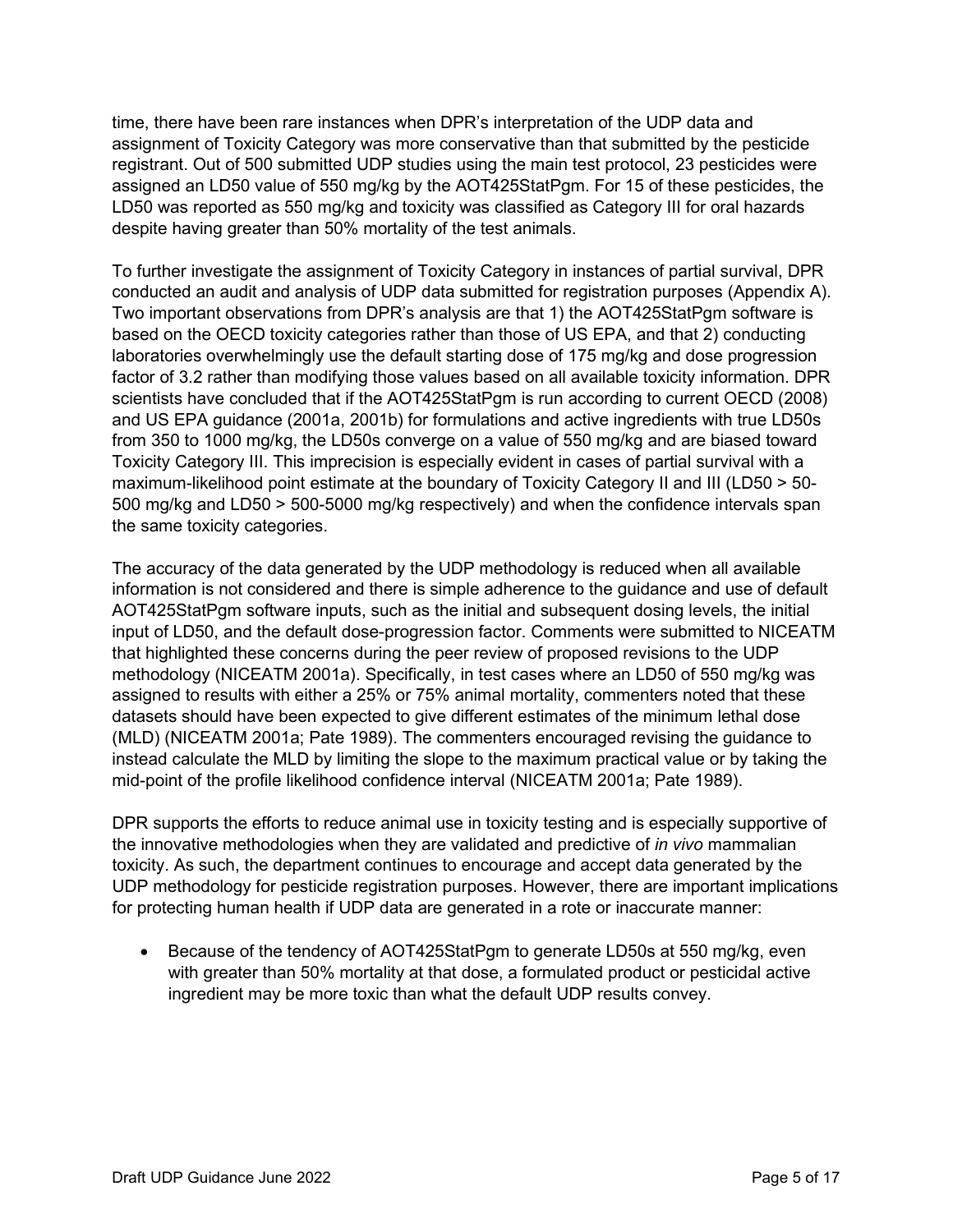- Bridging to already registered products with LD50s of 550 mg/kg will perpetuate the error. [3](#page-9-0)
- Using inaccurate UDP results for acute dermal toxicity waivers (using oral data to waive acute dermal toxicity) may also perpetuate the error.
- Pesticides may be inappropriately prioritized for comprehensive human health risk assessment if the prioritization utilizes ranked LD50 values as a measure of toxicity.

Each of these situations can potentially lead to less health protective registration and regulatory decisions. As such, DPR will be taking a conservative approach in cases of partial survival when the reported LD50 point estimates falls between 450 – 550 mg/kg. The guidance for how DPR will evaluate UDP data in these cases and recommendations to reduce the data uncertainty follow.

## DPR EVALUATION OF UDP DATA IN THE CASE OF PARTIAL SURVIVAL

DPR will be taking a conservative approach when utilizing US EPA's UDP guidance (US EPA 2001a, 2001b) when evaluating acute oral toxicity datasets submitted in support of pesticide registration. Cases involving partial survival at the boundary of Toxicity Category II and III will be evaluated on a case-by-case basis, and will generally conform to the following specifications:

- DPR considers 550 mg/kg a boundary dose level that separates Toxicity Category II and Toxicity Category III because of the inherent uncertainty in the AOT425StatPgm– generated LD50 point estimate.
- If there is partial survival  $\langle$  < 50% survive and  $\ge$  50% mortality) at a reported LD50 between 450 – 550 mg/kg, DPR will assign Toxicity Category II for oral hazards (see Decision Matrix below).
- Because of the inherent uncertainty in the LD50 as a point estimate, DPR will include an analysis of confidence intervals to confirm assignment of Toxicity Category per US EPA guidance (US EPA 2001a, 2001b; see Confidence Intervals below).

## **Decision Matrix**

DPR evaluated the extent of the bias toward 550 mg/kg when using the default dose progression factor and starting value with an exploratory analysis using the AOT425StatPgm software. This analysis yielded the observation that the AOT425StatPgm software automatically assigns the LD50 to a dose if it is the only dose with partial survival. DPR then performed probability calculations to assess the likelihood that pesticides with true LD50s in Toxicity Category II will result in an estimated LD50 of 550 mg/kg. While using the default values, pesticides with a true LD60 of 550 mg/kg will have an LD50 estimated at 550 mg/kg 84.5% of the time (Appendix A). Pesticides with true LD75s of 550 mg/kg will have an LD50 estimated at

<span id="page-9-0"></span><sup>&</sup>lt;sup>3</sup> Bridging refers to the use an existing data set to characterize the hazard for another chemical for which there is little or no existing data. Generally, bridging can be supported when there is existing data on a product to address an endpoint for a proposed product so that data do not need to be generated in each case (US EPA 2012).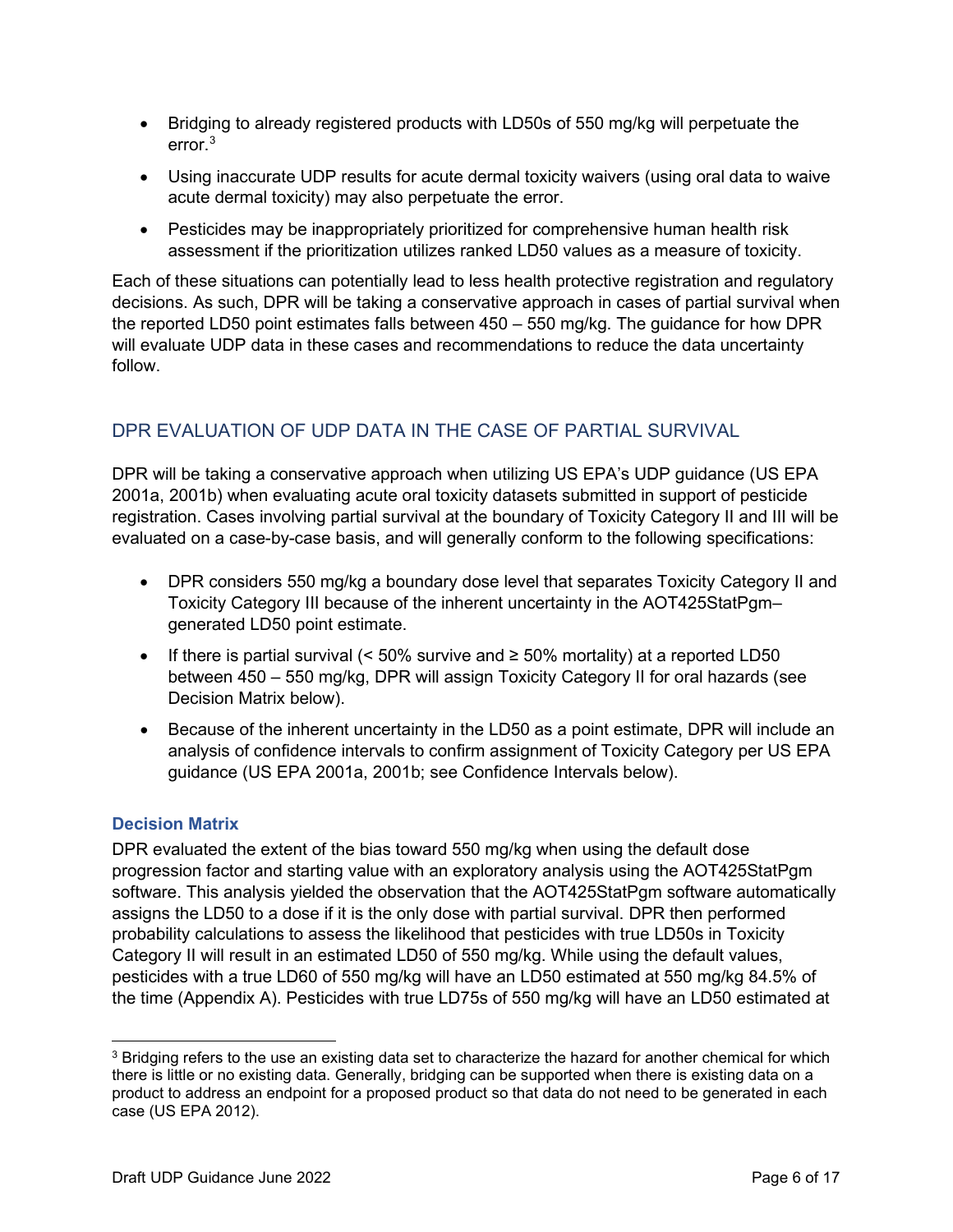550 mg/kg will have their LD50 estimated at 550 mg/kg 34.4% of the time if no animals die at 175 mg/kg. DPR developed the following matrix (Table 1) to use as a guide to assign Toxicity 550 mg/kg 68% of the time if no animals die at 175 mg/kg. Even pesticides with a true LD90 at Categories for acute oral toxicity based on UDP data when there is partial survival at the boundary of Toxicity Category II and III.

| Number of mortalities per    | <b>Reported LD50</b><br>(AOT425StatPgm) |                                       |              |  |  |
|------------------------------|-----------------------------------------|---------------------------------------|--------------|--|--|
| total animals tested at LD50 | 450 mg/kg<br>500 mg/kg                  |                                       | 550 mg/kg    |  |  |
|                              |                                         | <b>DPR Proposed Toxicity Category</b> |              |  |  |
| 1/5                          | Category II/III                         | Category III                          | Category III |  |  |
| 1/4                          | Category II                             | Category III                          | Category III |  |  |
| 1/3                          | Category II                             | Category II                           | Category III |  |  |
| 2/5                          | Category II                             | Category II                           | Category II  |  |  |
| 2/4                          | Category II                             | Category II                           | Category II  |  |  |
| 2/3                          | Category II                             | Category II                           | Category II  |  |  |
| 3/5                          | Category II                             | Category II                           | Category II  |  |  |
| 3/4                          | Category II                             | Category II                           | Category II  |  |  |
| 4/5                          | Category II                             | Category II                           | Category II  |  |  |

**Table 1.** Decision Matrix for Assigning Toxicity Category with Partial Survival

## **Confidence Intervals**

 generating LD50s in the range of Toxicity Category III. This is most apparent for chemicals with default starting dose and dose progression factor. Therefore, there are uncertainties inherent in alleviate some uncertainty, DPR will consider the confidence intervals generated by the DPR's analysis has shown that the default starting values in the UDP guidance documents and the AOT425StatPgm User's Guide (US EPA 2001a, 2001b, 2003) are biased towards true LD50s between 350 – 1000 mg/kg and for which the conducting laboratories used the relying on the AOT425StatPgm-generated LD50 as a point estimate of acute oral toxicity. To AOT425StatPgm in the weight of evidence and as a plausible bound on the true value of the LD50 for a specific active ingredient or formulated product.

The width of the confidence interval is a result of the underlying variability in the dose-response data and the total number of animals tested. Wider intervals imply less precision in the estimate of the LD50 and the likelihood that repeat testing under identical conditions would result in a different LD50 value. US EPA specifically outlined the use of confidence intervals in evaluating acute oral toxicity:

"With the use of acute toxicity testing protocols that minimize the numbers of animals tested, it becomes more important for Agency toxicologists to consider not only the findings of a study, but also its inherent statistical limitations, in any interpretation and regulatory decision. As a result, in a situation where an LD50 estimate falls so close to a classification boundary that the confidence limits (or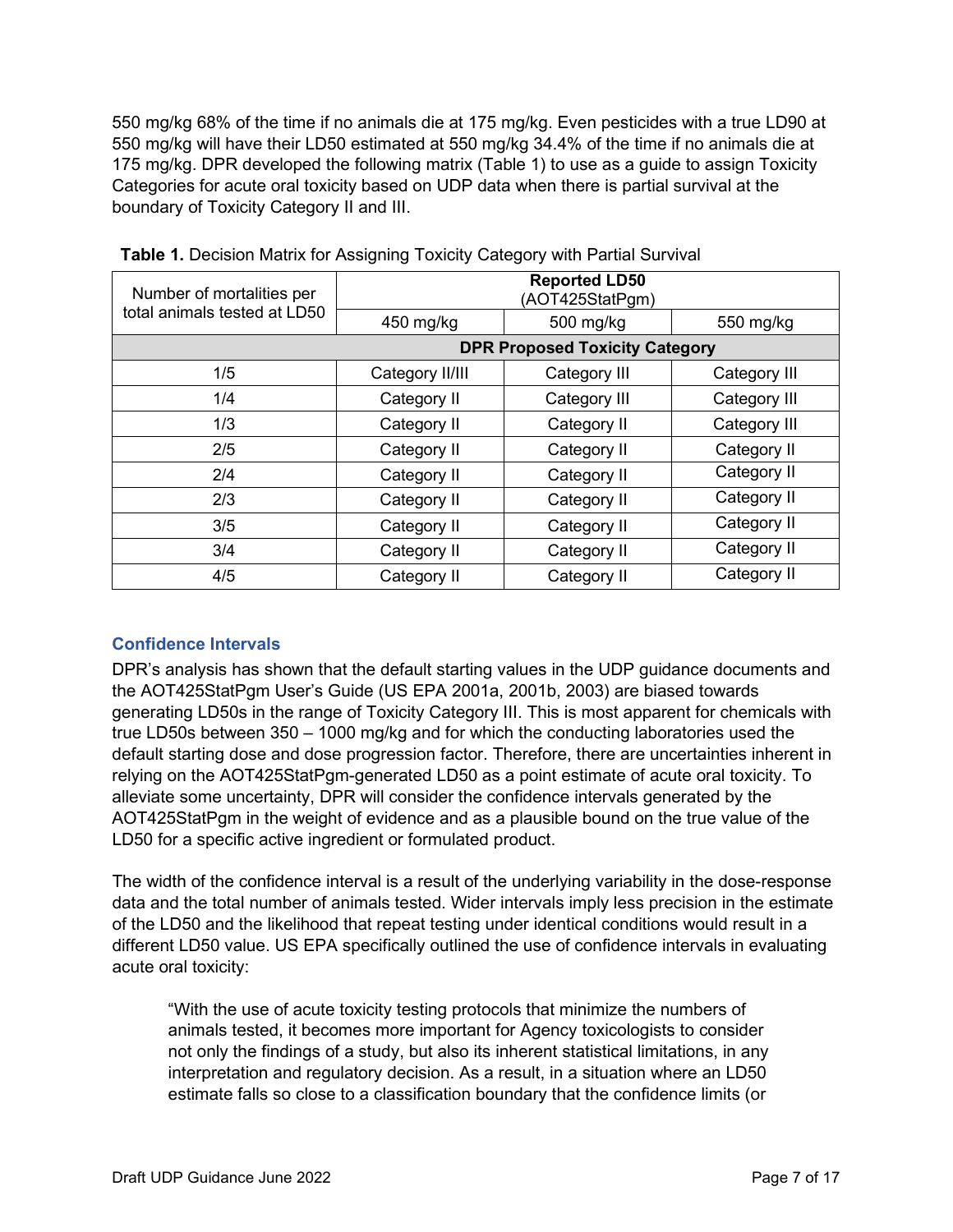bracketing range) include values well below the boundary value, Agency reviewers must take a conservative approach, and classify the test material in the more toxic category. Under these circumstances, the toxicology reviewers would normally feel comfortable with the use of 90% confidence limits, as there would then be only a 5% probability that the LD50 value would be below the lowest value of the confidence interval range. However, they would also have to take into consideration the presence or absence of symptoms of toxicity in the test animals, particularly in situations when severe and/or life-threatening reactions occur at lower dose levels with subsequent recovery and no mortality" (US EPA 2001a, p. 7).

Therefore, DPR will consider the confidence interval along with other measures of the validity of the test results, such as availability of dose response of the test population's tolerance to the pesticide in evaluating UDP acute oral toxicity data as per US EPA guidance (US EPA 2001a).

## DPR REQUIREMENTS FOR UDP DATA SUBMISSION IN THE CASE OF PARTIAL **SURVIVAL**

To better support registration decisions for both active ingredients and formulated products, DPR requires that all submitted acute oral toxicity data derived using the UDP methodology in the cases of partial survival with the maximum-likelihood point estimate at the boundary of Toxicity Category II and III, should include the following information:

- 1. **Justification for establishing the starting dose at the default value of 175 mg/kg.** In general, the UDP guidance suggests a starting dose of 175 mg/kg. However, the starting dose should be modified to account for any prior information of the lethality of a pesticidal active ingredient or formulated product (e.g., LD50 on the technical grade). If any information is available to make a more accurate selection of starting dose, it should be applied to the UDP test (US EPA, 2001a). Pesticide registrants or the conducting laboratory should provide a reasonable justification in the registration materials submitted to DPR for using the default value, including their efforts in finding (or not finding) prior toxicity data on which to base the starting dose.
- 2. **Justification for establishing the dose progression factor at the default value of 3.2.** All available information, including that on structurally related substances and results of any other toxicity tests that provide information on the slope of the doseresponse curve should be used to define an appropriate σ (sigma; slope is the reciprocal of sigma). For test substances known to have steep slopes, dose progression factors smaller than the default should be chosen (OECD, 2008). Pesticide registrants or the conducting laboratory should provide a reasonable justification for using the default dose progression factor in the DPR registration materials.
- 3. **Justification for selecting the initial LD50 input.** As with the starting dose, all available information, including information on structurally related substances and results of any other toxicity tests on the test material, should be used to approximate the initial LD50 input for AOT425StatPgm to achieve the most accurate UDP result (US EPA, 2001a). Pesticide registrants or the conducting laboratory should provide a reasonable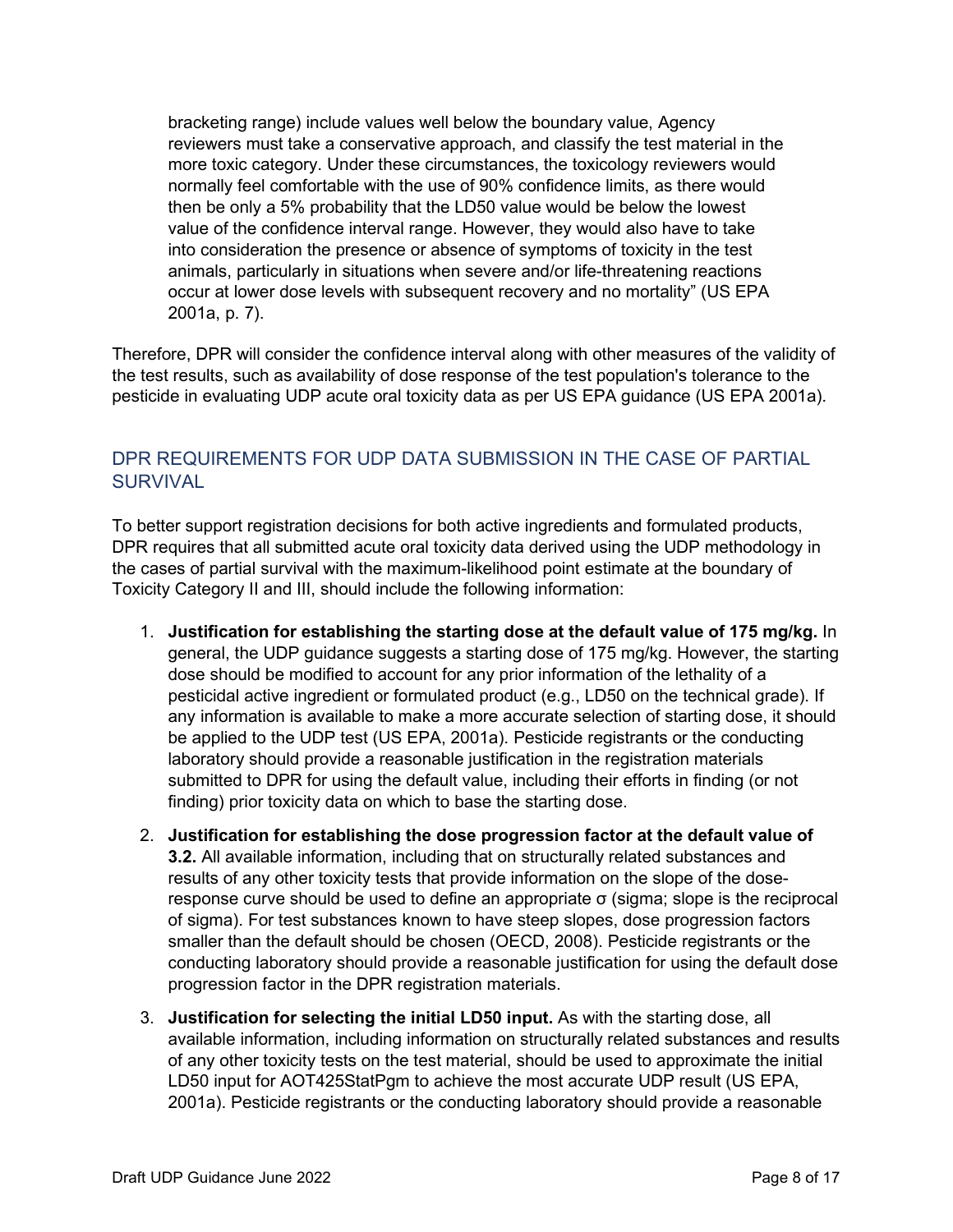justification for estimating the initial LD50 for the test substance in the registration materials submitted to DPR.

## SUGGESTIONS FOR REGISTRANTS

DPR suggests that there can be alternate approaches to conducting UDP studies to maximize the efficiency and accuracy of the study and test results. All suggestions are within the specifications detailed in the US EPA guidelines for conducting UDP tests but can reduce or eliminate the data uncertainties involved with partial survival at the boundary of Toxicity Category II and III. These are general recommendations. DPR maintains the responsibility of reviewing UDP data submitted in support of pesticide registration and will assign the appropriate Toxicity Category based on the data.

## **1. Set an alternate initial starting dose**

DPR suggests that registrants select a starting dose that appropriately reflects the known or assumed toxicity of the formulated product or active ingredient as per US EPA guidance (see previous page). DPR's analysis showed that the convergence of LD50 to 550 mg/kg occurred only when the starting dose was 175 mg/kg. This anomaly can be corrected if the initial dose is set at 156 mg/kg rather than 175 mg/kg. By maintaining the dose progression factor of 3.2, the second dose would be 500 mg/kg, followed by 1600 mg/kg. If the one animal survives at 500 mg/kg and the second dies at 1600 mg/kg, then a limit test at 500 mg/kg could be performed in which 4 additional animals are treated with 500 mg/kg. Should 3 of 5 animals survive at 500 mg/kg then the test article would be assigned Toxicity Category III for oral hazards.

## **2. Set an alternate σ (inverse of the slope of the dose-response curve)**

A slight change in σ (sigma) can result in UDP findings that fall distinctly within either Toxicity Category II or III, thereby reducing the uncertainties with findings captured near the category boundary. For example, DPR found that setting σ to 0.34 (slope of 3) rather than the default of 0.5 (slope of 2) will result in tested doses of 175, 380, and 840 mg/kg. This change assures that if there is only partial survival at one dose, it will not be as close to the toxicity category boundary. Setting σ to a value that better reflects the steepness of the dose-response curve should be done if there is prior knowledge of a pesticide's toxicity.

## **3. Conduct a Limit Test at 500 mg/kg**

DPR will evaluate results from a limit test conducted at a 500 mg/kg dose level submitted to the department in support of product registration per US EPA guidelines (US EPA 2002). A limit test is a sequential test that uses a maximum of five animals. If 3 of 5 animals survive, the LD50 is greater than 500 mg/kg, and the test article would be assigned Toxicity Category III for oral hazards. If three animals die, the LD50 is less than 500 mg/kg, and the test article would be assigned Toxicity Category II for oral hazards.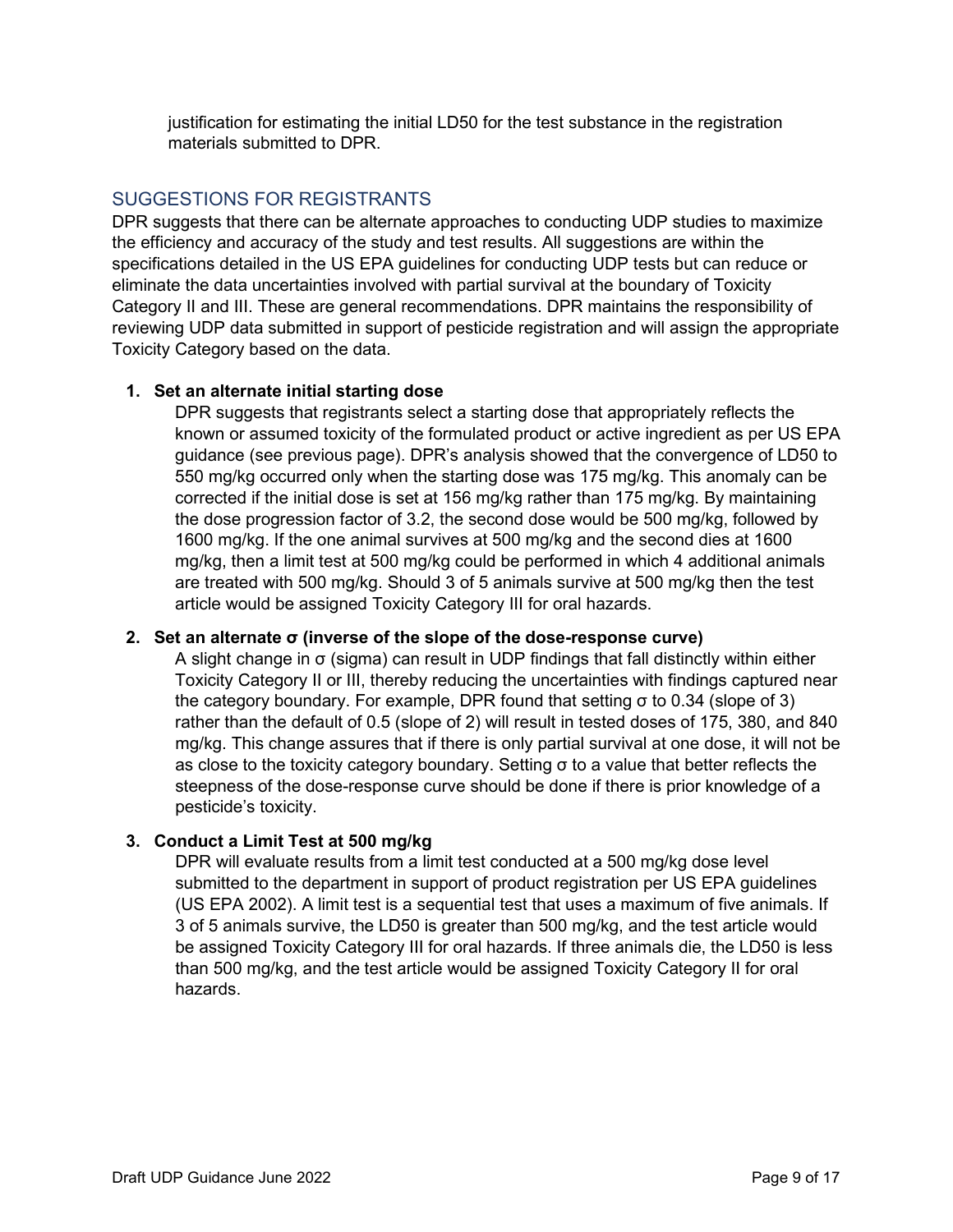## **CONCLUSION**

The Up-and-Down Procedure (UDP) for generating acute oral toxicity data is performed in the interest of limiting the number of animals used and for maximizing the dose range tested. However, at the present time, when 50% or less of the animals survive at 550 mg/kg, DPR will conservatively assign the hazard designation in the interest of being health protective.

## REFERENCES

Bruce RD 1985. An up-and-down procedure for acute toxicity testing. Fundam Appl Toxicol. 1985 Feb;5(1):151-7. doi: 10.1016/0272-0590(85)90059-4. PMID: 3987991.

Bruce RD 1987. A confirmatory study for the up-and-down method for acute toxicity testing. Fundam Appl Toxicol. 1987 Jan;8(1):97-100. doi: 10.1016/0272-0590(87)90104-7. PMID: 3556826.

NICEATM 2001a. The Revised Up-and-Down Procedure: A Test Method for Determining the Acute Oral Toxicity of Chemicals Results of an Independent Peer Review Evaluation Organized by the Interagency Coordinating Committee on the Validation of Alternative Methods (ICCVAM) and the National Toxicology Program (NTP) Interagency Center for the Evaluation of Alternative Toxicological Methods (NICEATM). Volume 2 of 2. National Toxicology Program, Research Triangle Park, NC, November 2001. NIH Publication No. 02-4501. Available at [https://ntp.niehs.nih.gov/iccvam/docs/acutetox\\_docs/udpproc/udpfin01/vol\\_2.pdf](https://ntp.niehs.nih.gov/iccvam/docs/acutetox_docs/udpproc/udpfin01/vol_2.pdf) 

NICEATM 2001b. The Revised Up-and-Down Procedure: A Test Method for Determining the Acute Oral Toxicity of Chemicals Results of an Independent Peer Review Evaluation Organized by the Interagency Coordinating Committee on the Validation of Alternative Methods (ICCVAM) and the National Toxicology Program (NTP) Interagency Center for the Evaluation of Alternative Toxicological Methods (NICEATM). Volume 1 of 2. National Toxicology Program, Research Triangle Park, NC, November 2001. NIH Publication No: 02-4501. Available at [https://ntp.niehs.nih.gov/iccvam/docs/acutetox\\_docs/udpproc/udpfin01/vol\\_1.pdf](https://ntp.niehs.nih.gov/iccvam/docs/acutetox_docs/udpproc/udpfin01/vol_1.pdf) 

OECD 2001. Guideline for the Testing of Chemicals: Acute Oral Toxicity Up-and-Down Procedure (UDP) Test No. 425. Organisation for Economic Co-operation and Development, Adopted December 2001. Available at [https://ntp.niehs.nih.gov/iccvam/suppdocs/feddocs/oecd/oecd\\_gl425-508.pdf](https://ntp.niehs.nih.gov/iccvam/suppdocs/feddocs/oecd/oecd_gl425-508.pdf)

OECD 2008. Test No. 425: Acute Oral Toxicity: Up-and-Down Procedure, OECD Guidelines for the Testing of Chemicals, Section 4. Organisation for Economic Co-operation and Development, Adopted October 3, 2008. OECD Publishing, Paris,<https://doi.org/10.1787/9789264071049-en>

Pate, I. (1989) Direct use of the likelihood function for ED 50 estimation. Poster presented at the British Toxicology Society Annual Congress. Proceedings of the British Toxicology Society,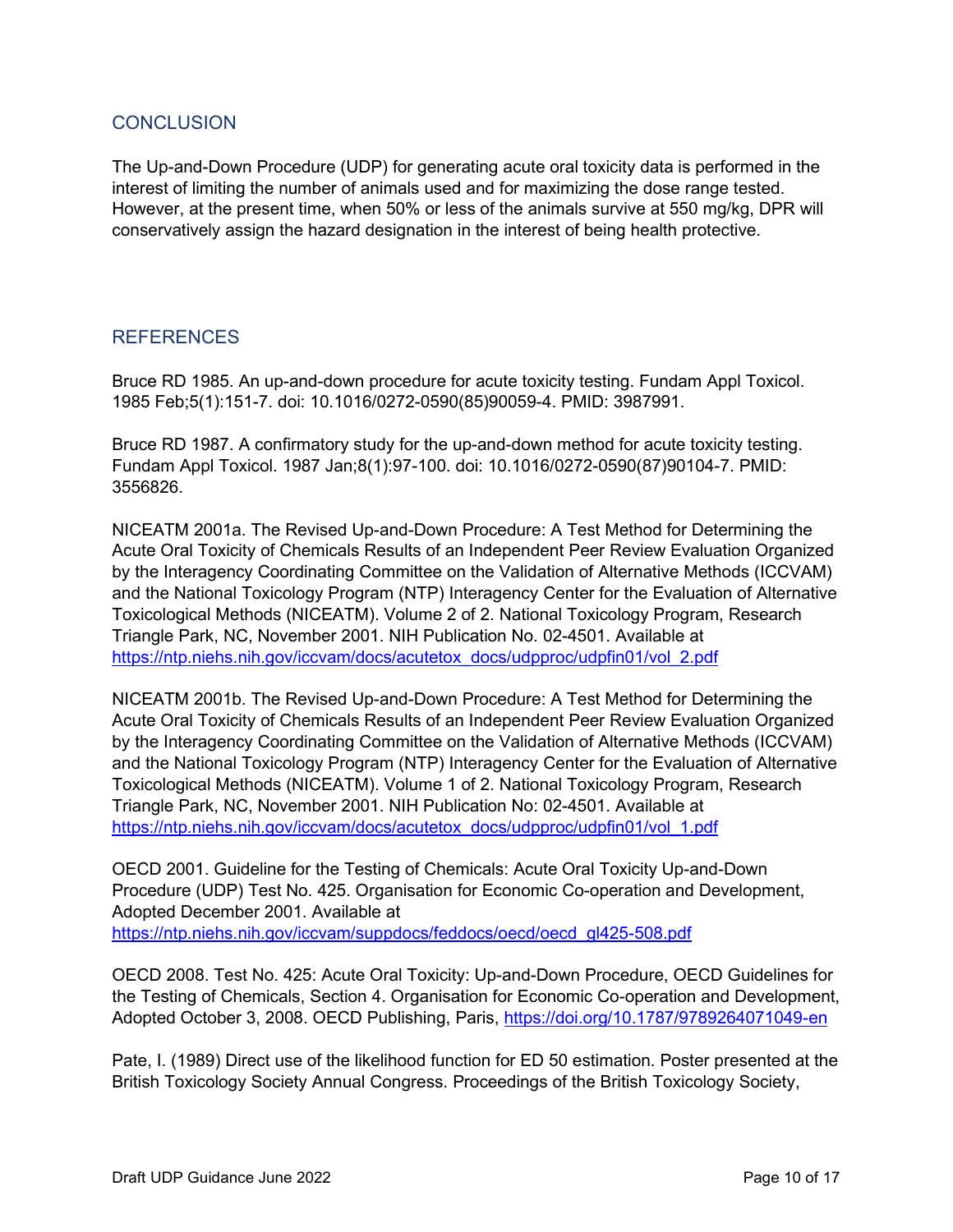Cambridge, 12-14 March, 1989, Joint British Toxicology Society and Society for Drug Research Symposium. Human Toxicology. 1989;8(5):393-394. doi:10.1177/096032718900800513

US EPA 1982. Subdivision F: Pesticide Assessment Guidelines. Hazard Evaluation - Human and Domestic Animals. Office of Pesticide Programs, US Environmental Protection Agency, Washington DC. PB83-153916, October 1982. Available at <https://nepis.epa.gov/Exe/ZyPURL.cgi?Dockey=910240GD.TXT>

US EPA 2001a. Description of Performance and Confidence Intervals for the Revised Up-and-Down Procedure (UDP) for Acute Oral Toxicity. US Environmental Protection Agency, UDP Technical Task Force. Washington, DC, June 6, 2001. Available at [https://ntp.niehs.nih.gov/iccvam/methods/acutetox/udpdocs/udprpt/udp\\_ci.pdf](https://ntp.niehs.nih.gov/iccvam/methods/acutetox/udpdocs/udprpt/udp_ci.pdf) 

US EPA 2001b. Acute Oral Toxicity: Up-and-Down Procedure. US Environmental Protection Agency, Office of Pesticide Programs, Washington DC, October 2001. Document No. udpfin7. Available at<https://archive.epa.gov/scipoly/sap/meetings/web/pdf/upanddown.pdf>

US EPA 2002. Health Effects Test Guidelines OPPTS 870.1100- Acute Oral Toxicity. US Environmental Protection Agency, Prevention, Pesticides and Toxic Substances (7101), Washington, DC, December 2002. Publication No. EPA 712–C–02–190. Available at <https://www.regulations.gov/document/EPA-HQ-OPPT-2009-0156-0003>

US EPA 2003. User Documentation for the AOT425StatPgm Program. Prepared for the US Environmental Protection Agency by Westat, May 2001; updated by USEPA June 2003. Available at<https://www.epa.gov/sites/default/files/2015-06/documents/aot425manual.pdf>

US EPA 2012. Guidance for Waiving or Bridging of Mammalian Acute Toxicity Tests for Pesticides and Pesticide Products (Acute Oral, Acute Dermal, Acute Inhalation, Primary Eye, Primary Dermal, and Dermal Sensitization). US Environmental Protection Agency, Office of Pesticide Programs, Washington, DC. March 1, 2012. Available at <https://www.epa.gov/sites/default/files/documents/acute-data-waiver-guidance.pdf>

US EPA 2019. Memo Directive to Prioritize Efforts to Reduce Animal Testing. US Environmental Protection Agency, Office of the Administrator Andrew G. Wheeler, Washington DC. September 10, 2019. Available at [https://www.epa.gov/sites/default/files/2019-09/documents/image2019-](https://www.epa.gov/sites/default/files/2019-09/documents/image2019-09-09-231249.pdf) [09-09-231249.pdf](https://www.epa.gov/sites/default/files/2019-09/documents/image2019-09-09-231249.pdf)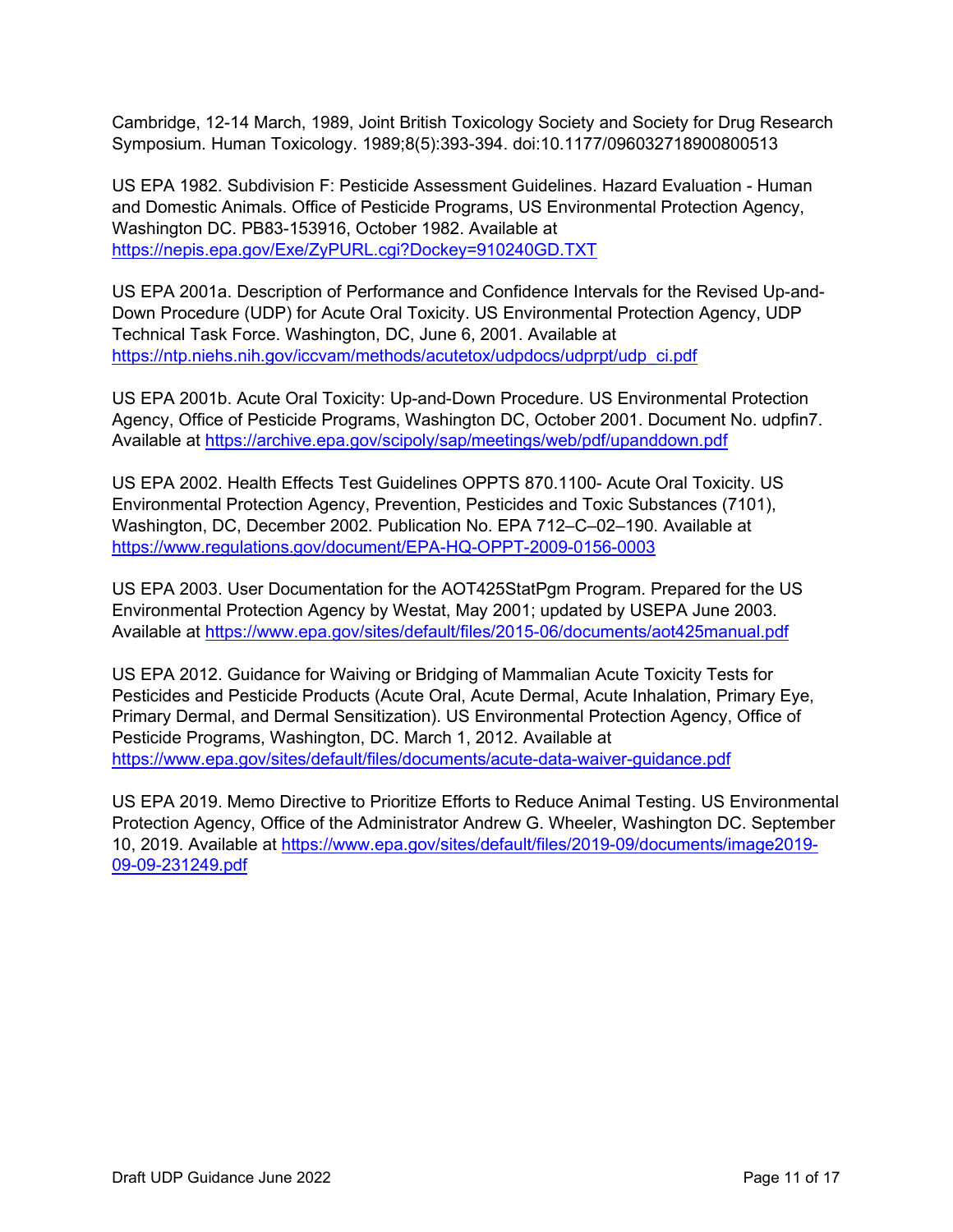APPENDIX A.

AUDIT AND ANALYSIS OF ACUTE ORAL TOXICITY DATA GENERATED BY THE UP-AND-DOWN PROCEDURE (UDP) IN CASES OF PARTIAL SURVIVAL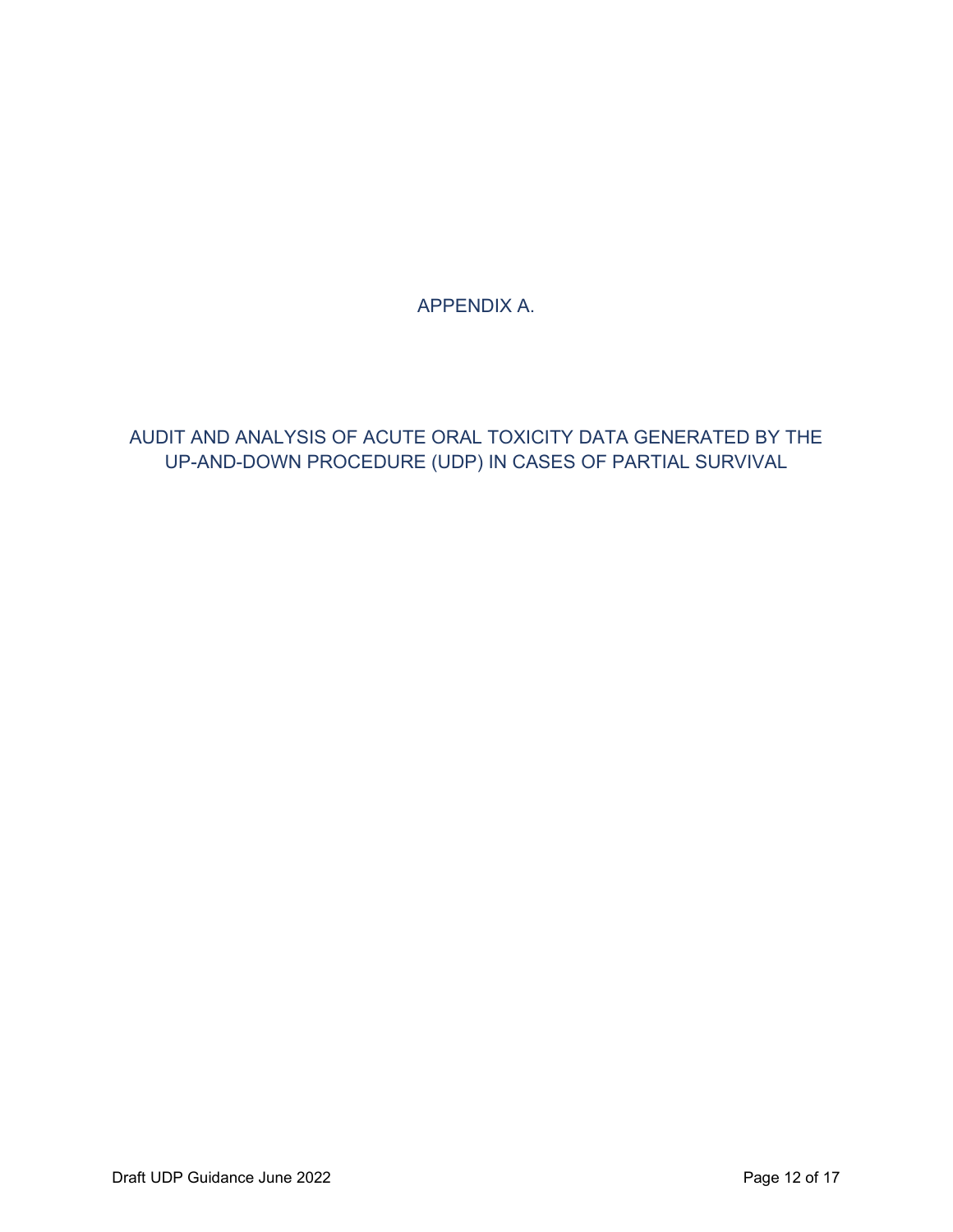## BACKGROUND

A recent audit of the rat acute oral toxicity studies generated using the UDP methodology and the AOT425StatPgm software program revealed an anomaly inherent in the default dosing progression and the resulting LD50s. This anomaly resulted in study data whose interpretation introduced excessive uncertainty in the establishment of an appropriate Toxicity Category for hazard identification. In these instances, an LD50 value of 550 mg/kg was assigned to the test substance although more than 50% of the animals died and the 95% confidence interval ranged across two toxicity category designations. Uncertainty arose in the effort to distinguish between a Toxicity Category II and III designation. Toxicity Category III hazard designation stipulates that 500 mg/kg <LD50< 5000 mg/kg. To further evaluate the uncertainties, a more extensive twophase analysis was conducted on the UDP data submitted to DPR.

## METHOD

#### **Phase 1**

An audit of more than 500 UDP datasets submitted to DPR in support of pesticide registration was conducted. The audit involved reviewing and cataloging all UDP data from these datasets including the following:

- Test article, indicating active ingredient, percent active ingredient, and/or formulated product name
- EPA Registration number
- Study Number
- Conducting laboratory
- Dosing levels in mg/kg, including starting dose
- Total number of animals tested at each dose level
- Total number of animals who died at a dose level
- The AOT425StatPgm UDP-reported LD50 level in mg/kg
- The AOT425StatPgm UDP-generated confidence intervals in ma/ka

#### **Phase 2**

DPR conducted an exploratory analysis of the UDP to determine the reason so many studies resulted in an LD50 of exactly 550 mg/kg. To begin this analysis, DPR performed simulations in the AOT425StatPgm to test what different combinations of data would result in an estimated LD50 of 550 mg/kg. These simulations were meant to be exploratory and not a comprehensive simulation of every possible combination of data. This is because the purpose of the analysis was to understand how the UDP studies would generally end up with an LD50 estimate of 550 mg/kg, not to quantify any specific estimate or probability relating to these results.

Second, DPR examined the registrant submitted UDP studies to better understand how many had LD50 estimates of exactly 550 mg/kg, and to see what the data of these studies typically looked like. Finally, DPR used these data to better describe what probability of Toxicity Category misclassification with these UDP studies. Specifically, DPR calculated how likely it was for pesticides with true LD50s below 500 mg/kg to have an LD50 estimate of exactly 550 mg/kg when using the UDP default values and AOT425StatPgm software. To do this, DPR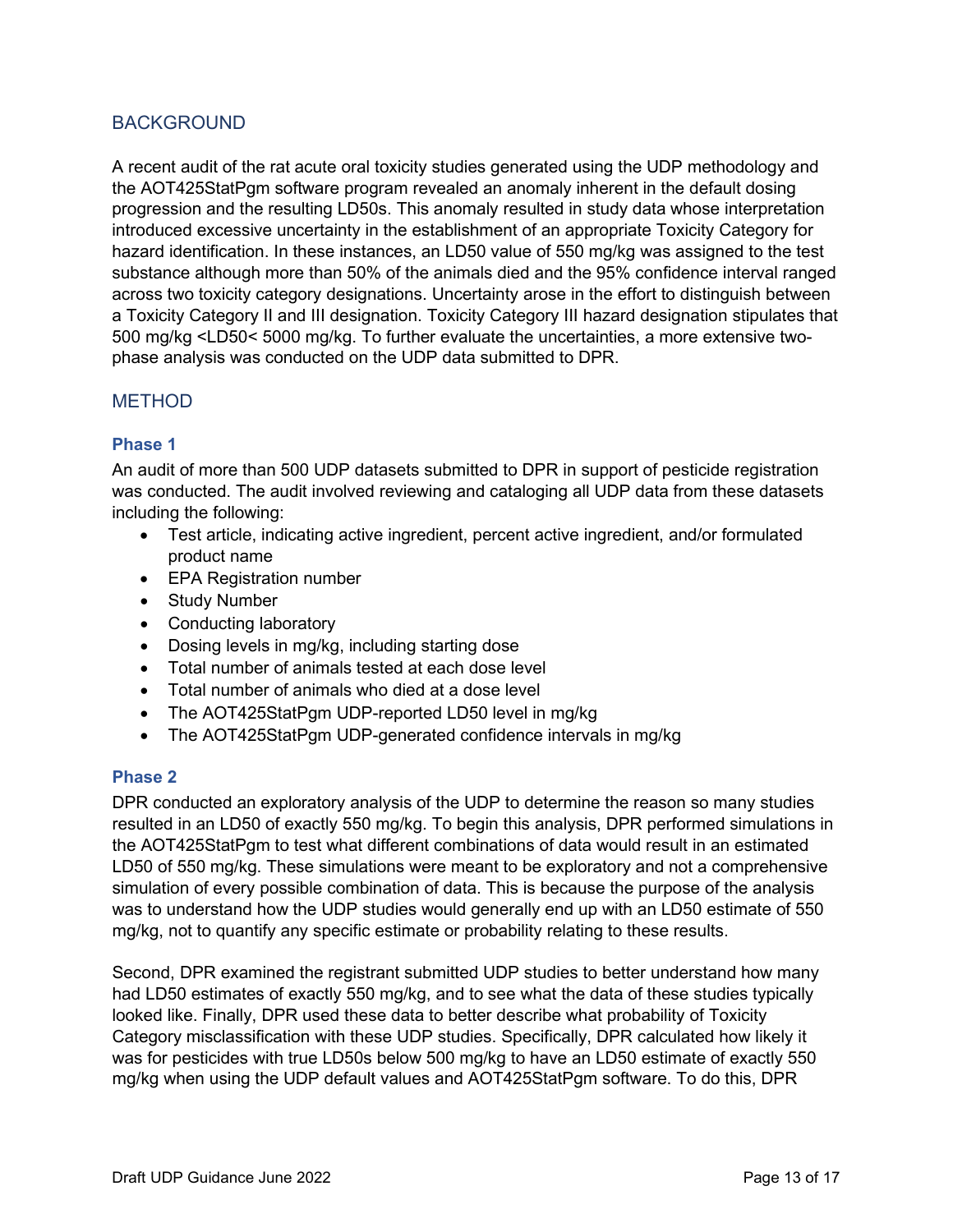created a table (A.3) of the probability of partial survival at 550 mg/kg when 550 mg/kg is a higher than a 50% lethal dose for a hypothetical pesticide.

## RESULTS AND DISCUSSION

#### **Phase 1**

Over 500 UDP acute oral toxicity datasets were audited. Of these, there were 23 datasets for which at least 50% of the animals died at a dose level of 550 mg/kg. Table A.1 shows a typical finding of the treatment results in the 23 datasets in which this partial survival anomaly is apparent. For most of these datasets, the LD50 value was 550 mg/kg, with a 95% confidence interval is 197 to 863 mg/kg.

| <b>Dosing Progression (mg/kg)</b> | No. animals dying out of total tested |
|-----------------------------------|---------------------------------------|
| 175                               | 0/3                                   |
| 550*                              | 3/4                                   |
| 1750                              | 1/1                                   |

#### **Table A.1.** Example of Greater than 50% Mortality at the Reported LD50

\*Reported by AOT425StatPgm as the LD50; CI 197 – 863 mg/kg

Summarized findings of the audit of LD50 results for UDP datasets that reported partial survival are in Table A.2, below. DPR's analysis found that 15 of the 23 datasets had a reported LD50 of 550 mg/kg, even though there was greater than 50% mortality of the animals at that reported LD50. These 15 test substances were also designated as Toxicity Category III for oral hazards by the conducting laboratory and/or the pesticide registrant. Two additional datasets reported deaths at the highest test dose of either 1750 or 2000 mg/kg and a resulting LD50 greater than 550 mg/kg. The latter likely did not meet the stopping criteria and should have been rejected during the UDP data quality assurance process. One study tested four dose levels and the LD50 was estimated using regression of animal mortality at the tested doses and was < 550 mg/kg.

**Table A.2.** Analysis of UDP Studies with Partial Survival and Greater than or Equal to (≥) 50% Mortality at the AOT425StatPgm reported LD50

| <b>DPR Study Number</b> |         |           | Test Substance Dose in mg/kg<br>(no. animals died/<br>total tested at dose level) |            | $LD50$ in mg/kg<br>(AOT425StatPgm- | <b>Confidence Interval</b> |                      |  |  |
|-------------------------|---------|-----------|-----------------------------------------------------------------------------------|------------|------------------------------------|----------------------------|----------------------|--|--|
|                         |         | Low       | Mid                                                                               | High       | reported value)                    | Lower bound<br>mg/kg       | Upper bound<br>mg/kg |  |  |
|                         | 237399  | 174(0/3)  | 550 (3/4)                                                                         | 1740 (1/1) | 550                                | 196.1                      | 864                  |  |  |
| $\mathbf{2}$            | 243783* | 175(1/4)  | 550 (3/4)                                                                         | 2000 (2/2) | 311.4                              | 114                        | 872                  |  |  |
| 3.                      | 247255  | 175(0/3)  | 550 (3/4)                                                                         | 1750 (1/1) | 550                                | 197.1                      | 863                  |  |  |
| 4.                      | 254658  | 175 (0/3) | 550 (2/4)                                                                         | 1750 (2/2) | 550                                | 267.7                      | 1410                 |  |  |
| 5.                      | 254987  | 175 (0/2) | 550 (2/3)                                                                         | 2000 (2/2) | 550                                | 124.2                      | 1170                 |  |  |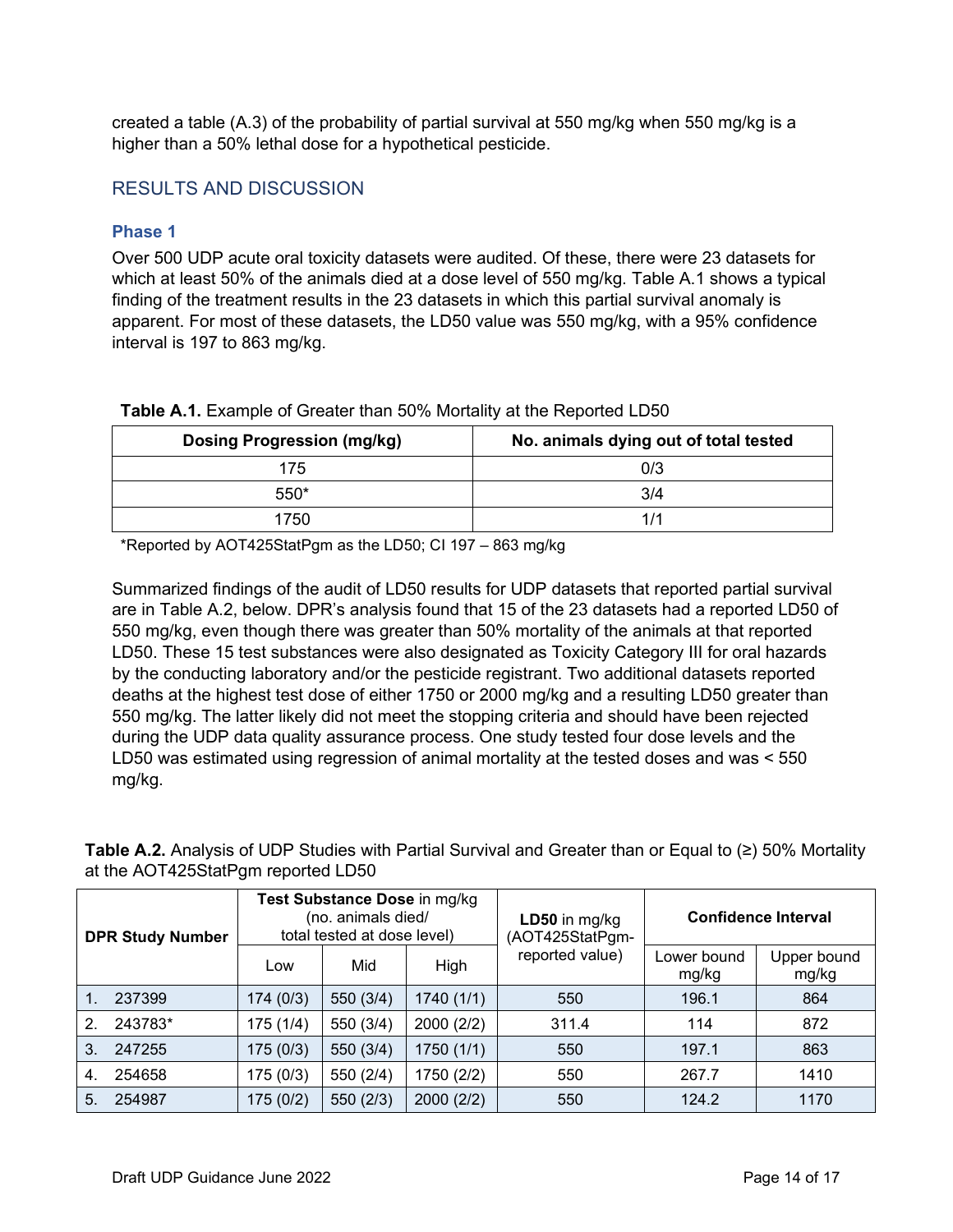**Table A.2.** Analysis of UDP Studies with Partial Survival and Greater than or Equal to (≥) 50% Mortality at the AOT425StatPgm reported LD50

| <b>DPR Study Number</b> |           | Test Substance Dose in mg/kg<br>(no. animals died/<br>total tested at dose level) |            | LD50 in mg/kg<br>(AOT425StatPgm- | <b>Confidence Interval</b> |                      |
|-------------------------|-----------|-----------------------------------------------------------------------------------|------------|----------------------------------|----------------------------|----------------------|
|                         | Low       | Mid                                                                               | High       | reported value)                  | Lower bound<br>mg/kg       | Upper bound<br>mg/kg |
| 255954**<br>6.          | 175(0/2)  | 550 (2/3)                                                                         | 1750 (1/2) | 795.8                            | $\mathbf 0$                | 5000                 |
| 7.<br>261129            | 175(0/3)  | 550 (3/4)                                                                         | 1750(1/1)  | 550                              | 197.1                      | 863                  |
| 8.<br>262432+           | 175(0/2)  | 550 (2/3)                                                                         | 2000 (0/1) | 853.3                            | $\mathbf 0$                | >20,000              |
| 270772<br>9.            | 174(0/3)  | 550 (3/5)                                                                         | 1740 (2/2) | 550                              | 237.7                      | 1010                 |
| 10. 276384              | 175(0/3)  | 550 (2/4)                                                                         | 2000 (2/2) | 550                              | 265.4                      | 1520                 |
| 11. 282317              | 175(0/3)  | 550 (3/4)                                                                         | 1750(1/1)  | 550                              | 197.1                      | 863                  |
| 12. 283139              | 175(0/3)  | 550 (3/4)                                                                         | 1750(1/1)  | 550                              | 197.1                      | 863                  |
| 13. 289303              | 175(0/2)  | 550(2/3)                                                                          | 2000 (2/2) | 550                              | 124.2                      | 1170                 |
| 14. 292891              | 175(0/3)  | 550 (2/4)                                                                         | 1750 (2/2) | 550                              | 267.7                      | 1410                 |
| 15. 298355              | 175(0/3)  | 550 (3/4)                                                                         | 1750(1/1)  | 550                              | 197.1                      | 863                  |
| 16. 299187              | 175(0/2)  | 550(2/3)                                                                          | 1750(1/1)  | 550                              | 92.34                      | 2240                 |
| 17. 311041              | 175 (0/2) | 550 (2/4)                                                                         | 2000 (2/2) | 550                              | 191.7                      | 1680                 |
| 18. 311957              | 175(0/2)  | 550 (2/4)                                                                         | 2000(3/3)  | 550                              | 209.7                      | 1220                 |
| 19. 311968              | 175(0/4)  | 550 (3/4)                                                                         | 1750(1/1)  | 550                              | 235.1                      | 835                  |
| 20. 314730              | 175(0/3)  | 550 (3/4)                                                                         | 1750(1/1)  | 550                              | 197.1                      | 863                  |
| 21. 316002              | 175(0/3)  | 550 (3/4)                                                                         | 1750(1/1)  | 550                              | 197.1                      | 863                  |
| 22. 321535              | 175(0/2)  | 550(2/3)                                                                          | 2000(1/1)  | 550                              | 88.94                      | 2430                 |
| 23. 331490              | 175(0/3)  | 550 (3/4)                                                                         | 1750(1/1)  | 550                              | 197.1                      | 863                  |

Shaded cells indicated study results for pesticidal active ingredients or formulated end-use products which were assigned a Toxicity Category III for oral hazards by the registrant despite having greater than 50% mortality at the reported LD50 of 550 mg/kg.

\* UDP results also included 0/2 deaths at 55 mg/kg. The LD50 was derived using a maximum likelihood approach, (e.g., a form of regression analysis) mortality data at all dose levels.

\*\* This study had partial survival at both 550 mg/kg (2/3) and 1750 mg/kg (1/2).

† Study did not meet any stopping criteria. It included partial survival at the highest tested dose, resulting in an LD50 estimate of >550 mg/kg.

## **Phase 2**

In the exploratory simulation of UDP studies, DPR found the primary reason that so many UDP studies had an LD50 estimate of exactly 550 mg/kg was because the AOT425StatPgm software automatically assigns the LD50 estimate to a dose if it is the only dose tested with partial survival. Therefore, UDP studies with one out of five animals dying at 550 mg/kg and studies with four out of five animals dying at 550 mg/kg (and everything in between) will result in an LD50 estimate of exactly 550 mg/kg if there is no other dose with partial survival.

The exploratory analysis also found that the default dose-progression factor and starting dose specifically biased the results toward an LD50 estimate of 550 mg/kg. This bias is illustrated by Figure A.1 where the first study uses the default starting dose and the second study uses a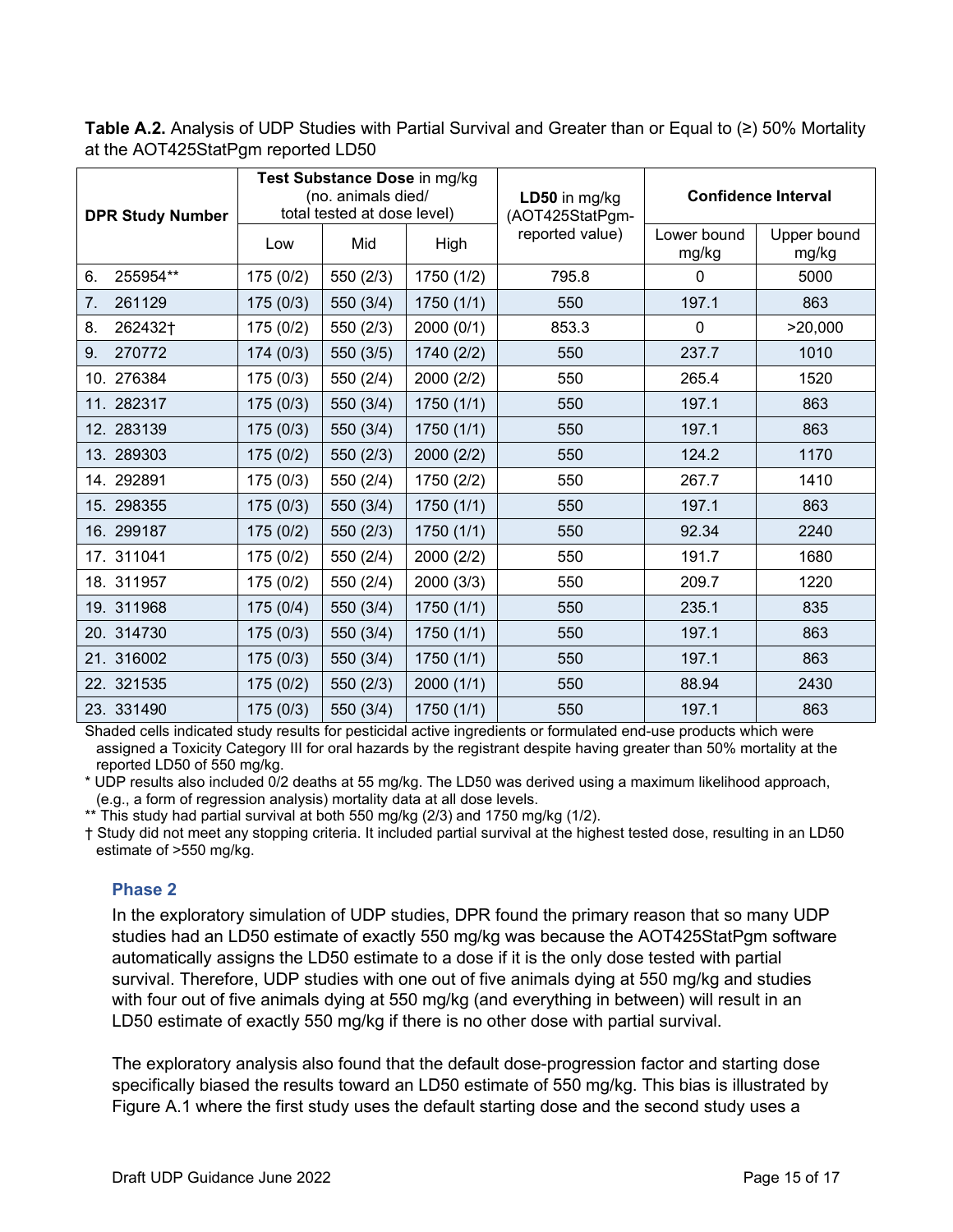slightly lower starting dose, therefore changing the estimated LD50 from 550 mg/kg to 450 mg/kg. It should also be noted that the US EPA user documentation for the AOT425StatPgm software (US EPA, 2003) describes the fact that smaller sigma values will result in increased precision for the LD50 estimate but decreased efficiency at which an LD50 will be found.

| Test Animal Dose Short-term Long-term<br>Result<br>ID $(mg/kg)$<br>Result<br>Seg.                                                                                                                                              |   |      |   |   | Seg. |    | $ID$ (mg/kg) | Result | Test Animal Dose Short-term Long-term<br>Result |
|--------------------------------------------------------------------------------------------------------------------------------------------------------------------------------------------------------------------------------|---|------|---|---|------|----|--------------|--------|-------------------------------------------------|
|                                                                                                                                                                                                                                |   | 175  |   |   |      | 23 | 142          |        |                                                 |
|                                                                                                                                                                                                                                |   | 550  |   |   |      | 24 | 450          | Ω      |                                                 |
| 3                                                                                                                                                                                                                              | 3 | 1750 |   |   | 3    | 25 | 1420         |        | Χ                                               |
| 4                                                                                                                                                                                                                              | 4 | 550  | Χ | Χ | 4    | 26 | 450          | Χ      |                                                 |
| 5                                                                                                                                                                                                                              | 5 | 175  | Ω |   | 5    | 27 | 142          | O      | O                                               |
| 6                                                                                                                                                                                                                              | 6 | 550  | Χ |   | 6    | 28 | 450          | Χ      |                                                 |
|                                                                                                                                                                                                                                |   | 175  |   |   |      | 29 | 142          | Ω      |                                                 |
| 8                                                                                                                                                                                                                              | 8 | 550  |   |   | 8    | 30 | 450          |        |                                                 |
| Estimated LD50 = 450 (The one dose with<br>Estimated LD50 = $550$ (The one dose with<br>partial response).<br>partial response).<br>95% PL Confidence interval is 160.1 to 707.<br>95% PL Confidence interval is 197.1 to 863. |   |      |   |   |      |    |              |        |                                                 |

Figure A.1. UDP Simulation Results Demonstrating the Result of Changing the Default Starting Dose. Animals that survived are designated as "O" and those that died are designated as "X" above.

The UDP studies submitted to DPR that resulted in an LD50 estimate of 550 mg/kg were generally homogenous (Figure A.2). All had partial survival at 550 mg/kg. Approximately 70% of the studies tested exactly four animals at 550 mg/kg (Table A.2). All of these studies resulted two or three deaths among animals tested at 550 mg/kg and very wide 95% confidence intervals, ranging in width from about 600 mg/kg to 2,300 mg/kg. The review of these studies confirms the potential for the UDP main test of failing to distinguish between Toxicity Categories II and III for the test substance.



**Figure A.2.** UDP Studies Submitted to DPR with a Reported LD50 of 550 mg/kg